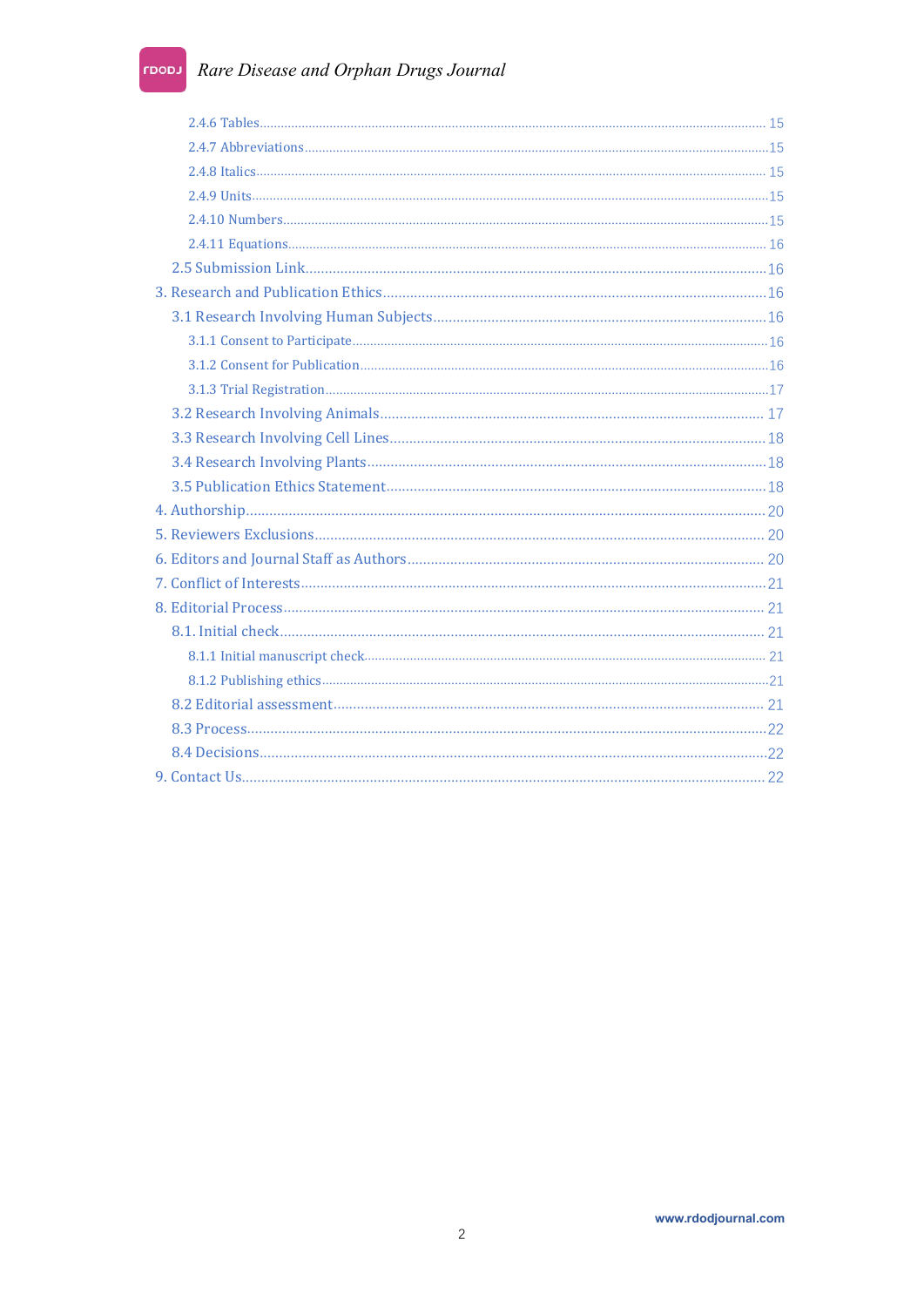## <span id="page-2-0"></span>**1. Submission Overview**

Before you decide to publish with us, please read the following items carefully and make sure that you are well aware of [Editorial](https://rdodjournal.com/pages/view/editorial_policies) Policies and the following requirements.

## <span id="page-2-1"></span>**1.1 Topic Suitability**

The topic of the manuscript must fit the scope of the journal. Please refer to Aims and [Scope](https://rdodjournal.com/pages/view/aims_and_scope) for more information.

#### <span id="page-2-2"></span>**1.2 Open Access and Copyright**

The journal adopts Gold Open [Access](https://oaepublish.com/pages/view/open_access_policy) publishing model and distributes content under the Creative Commons Attribution 4.0 [International](https://creativecommons.org/licenses/by/4.0/) License. Copyright is retained by authors. Please make sure that you are well aware of these policies.

#### <span id="page-2-3"></span>**1.3 Publication Fees**

<span id="page-2-4"></span>*RDODJ* is an open access journal. When a paper is accepted for publication, authors are required to pay Article Processing Charges (APCs) to cover its editorial and production costs. The APC for each submission is \$600. There are no additional charges based on color, length, figures, or other elements. For more details, please refer to OAE [Publication](https://oaepublish.com/pages/view/publication_fees) Fees.

#### **1.4 Language Editing**

All submissions are required to be presented clearly and cohesively in good English. Authors whose first language is not English are advised to have their manuscripts checked or edited by a native English speaker before submission to ensure the high quality of expression. A well-organized manuscript in good English would make the peer review even the whole editorial handling more smoothly and efficiently.

If needed, authors are recommended to consider the language editing services provided by Charlesworth to ensure that the manuscript is written in correct scientific English before submission. Authors who publish with OAE journals enjoy a special discount for the services of Charlesworth via the following two ways.

- Submit your manuscripts directly at <http://www.charlesworthauthorservices.com/~OAE>;
- Open the link <http://www.charlesworthauthorservices.com/>, and enter Promotion Code "OAE" when you submit.

## <span id="page-2-5"></span>**1.5 Work Funded by the NationalInstitutes of Health**

If an accepted manuscript was funded by National Institutes of Health (NIH), the author may inform the Managing Editor of the NIH funding number. The Managing Editor is able to deposit the paper to the NIH Manuscript [Submission](http://nihms.nih.gov/) System on behalf of the author.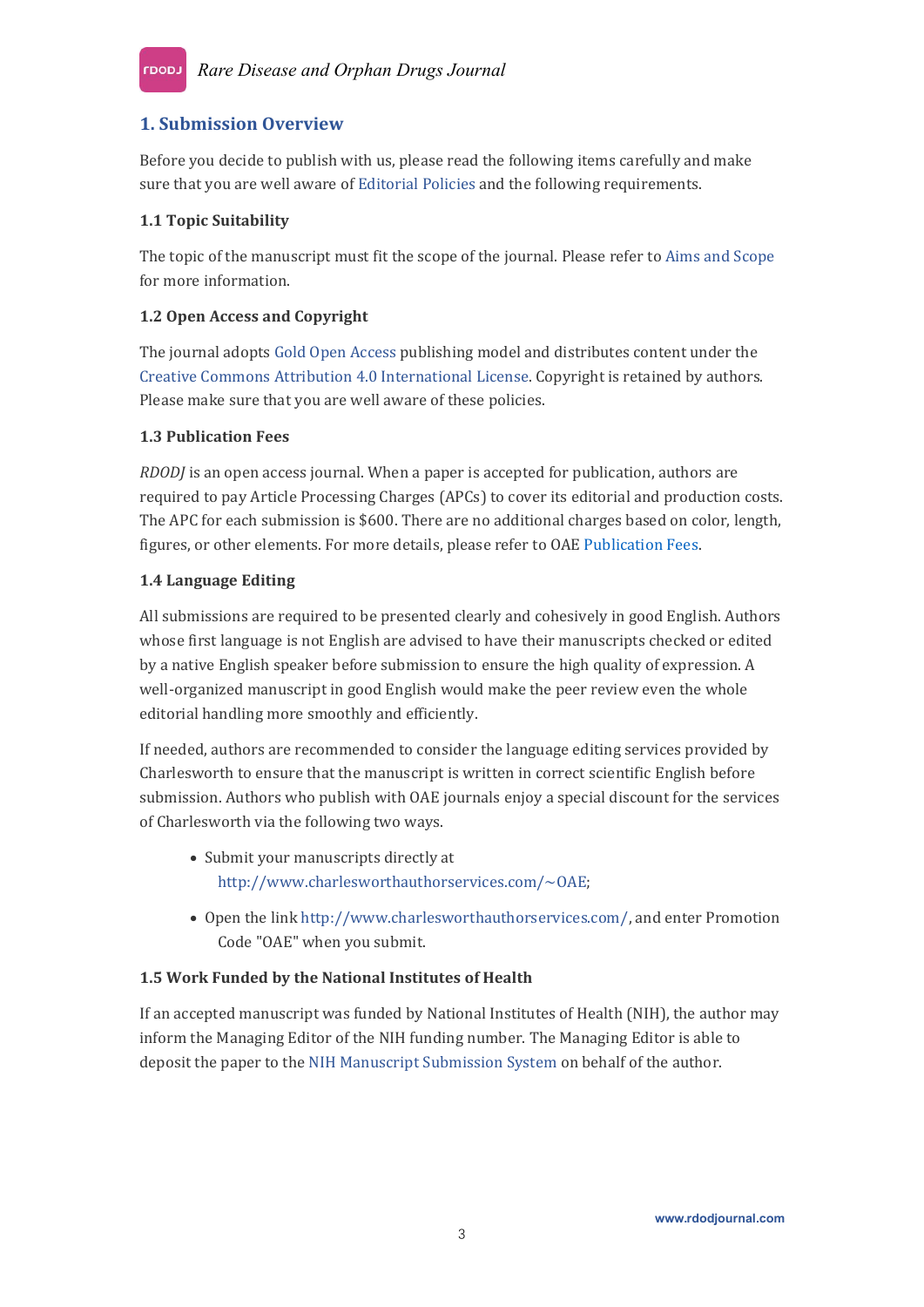## <span id="page-3-0"></span>**2. Submission Preparation**

#### <span id="page-3-1"></span>**2.1 Cover Letter**

A cover letter is required to be submitted accompanying each manuscript. It should be concise and explain why the study is significant, why it fits the scope of the journal, and why it would be attractive to readers, etc.

Here is a guideline of a cover letter for authors' consideration:

In the first paragraph: include the title and type (e.g., Original Article, Review Article, *etc*.) of the manuscript, a brief on the background of the study, the question the author sought out to answer and why;

In the second paragraph: concisely explain what was done, the main findings and why they are significant;

In the third paragraph: indicate why the manuscript fits the Aims and [Scope](https://rdodjournal.com/pages/view/aims_and_scope) of the journal, and why it would be attractive to readers;

In the fourth paragraph: confirm that the manuscript has not been published elsewhere and not under consideration of any other journal. All authors have approved the manuscript and agreed on its submission to the journal. Journal's specific requirements have been met if any.

If the manuscript is contributed to a special issue, please also mention it in the cover letter.<br>If the manuscript was presented partly or entirely in a conference, the author should clearly

state the background information of the event, including the conference name, time and place in the cover letter.

#### <span id="page-3-2"></span>**2.2 Types of Manuscripts**

There is no restriction on the length of manuscripts, number of figures, tables and references, provided that the manuscript is concise and comprehensive. The journal publishes Original Article, Review Article, Meta-Analysis, Commentary, *etc.* For more details about paper type, please refer to the following table.

| <b>Manuscript</b><br><b>Type</b> | <b>Definition</b> | <b>Abstract</b> | <b>Keywords</b> | <b>Main Text</b><br><b>Structure</b> |
|----------------------------------|-------------------|-----------------|-----------------|--------------------------------------|
| <b>Original Article</b>          | An Original       | Structured      | $3 - 8$         | The main                             |
|                                  | Article describes | abstract        | keywords        | content should                       |
|                                  | detailed results  | including       |                 | include four                         |
|                                  | from novel        | Aim,            |                 | sections:                            |
|                                  | research. All     | Methods,        |                 | Introduction,                        |
|                                  | findings are      | Results and     |                 | Methods, Results                     |
|                                  | extensively       | Conclusion.     |                 | and Discussion.                      |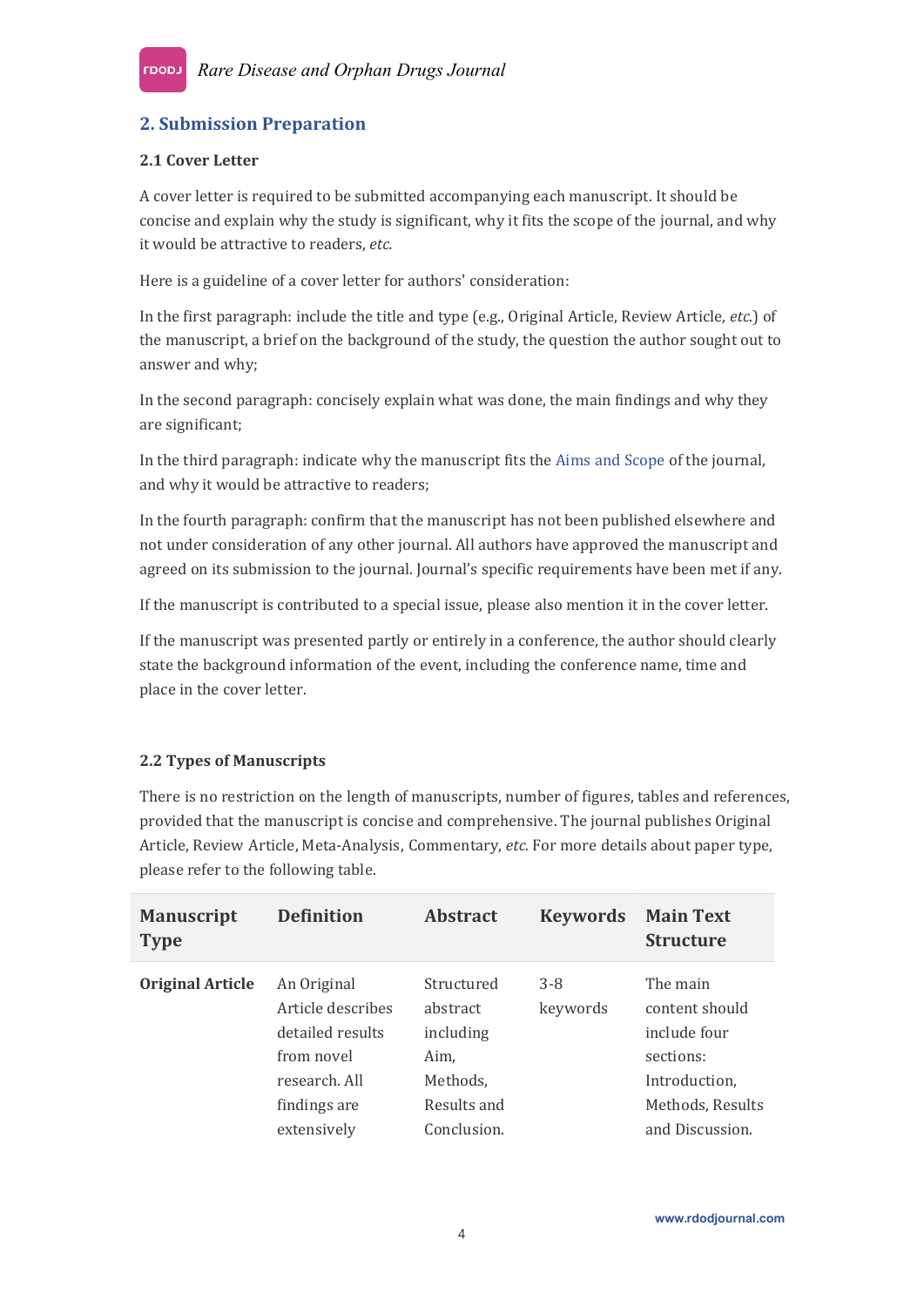|                       | discussed.                                                                                                                                                                                                                                                        | No more than<br>250 words.                                                                  |                     |                                                                                                                                                                                                                                                                                                              |
|-----------------------|-------------------------------------------------------------------------------------------------------------------------------------------------------------------------------------------------------------------------------------------------------------------|---------------------------------------------------------------------------------------------|---------------------|--------------------------------------------------------------------------------------------------------------------------------------------------------------------------------------------------------------------------------------------------------------------------------------------------------------|
| <b>Review Article</b> | A Review Article<br>summarizes the<br>literature on<br>previous studies.<br>It usually does not<br>present any new<br>information on a<br>subject.                                                                                                                | Unstructured<br>abstract. No<br>more than<br>250 words.                                     | $3 - 6$<br>keywords | The main text<br>may consist of<br>several sections<br>with unfixed<br>section titles. We<br>suggest that the<br>author include<br>an<br>"Introduction"<br>section at the<br>beginning,<br>several sections<br>with unfixed<br>titles in the<br>middle part, and<br>a "Conclusion"<br>section in the<br>end. |
| <b>Case Report</b>    | A Case Report<br>details symptoms,<br>signs, diagnosis,<br>treatment, and<br>follows up an<br>individual patient.<br>The goal of a Case<br>Report is to make<br>other researchers<br>aware of the<br>possibility that a<br>specific<br>phenomenon<br>might occur. | Unstructured<br>abstract. No<br>more than<br>150 words.                                     | $3 - 8$<br>keywords | The main text<br>consists of three<br>sections with<br>fixed section<br>titles:<br>Introduction,<br>Case Report, and<br>Discussion.                                                                                                                                                                          |
| <b>Meta-Analysis</b>  | A Meta-Analysis is<br>a statistical<br>analysis<br>combining the<br>results of multiple<br>scientific studies.                                                                                                                                                    | The abstract<br>should state<br>briefly the<br>purpose of<br>the research,<br>the principal | $3 - 6$<br>keywords | The main<br>content should<br>include four<br>sections:<br>Introduction,<br>Materials and                                                                                                                                                                                                                    |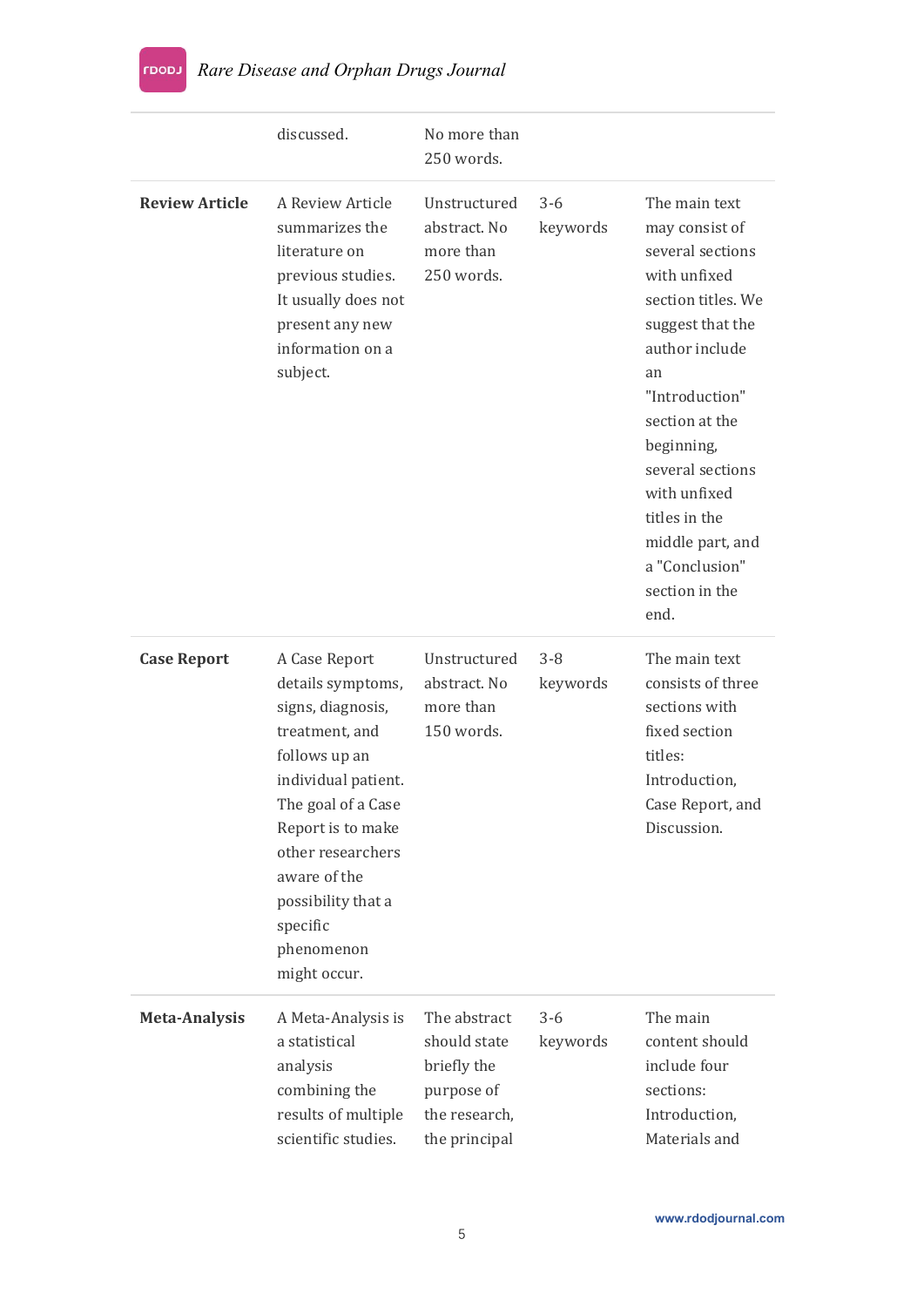|                             |                                                                                                                                                                                                                                                                                                                           | results and<br>major<br>conclusions.<br>No more than<br>250 words.                                                  |                     | Methods, Results<br>and Discussion,<br>and Conclusions.                                                         |
|-----------------------------|---------------------------------------------------------------------------------------------------------------------------------------------------------------------------------------------------------------------------------------------------------------------------------------------------------------------------|---------------------------------------------------------------------------------------------------------------------|---------------------|-----------------------------------------------------------------------------------------------------------------|
| Systematic<br><b>Review</b> | A Systematic<br>Review collects<br>and critically<br>analyzes multiple<br>research studies,<br>using methods<br>selected before<br>one or more<br>research<br>questions are<br>formulated, and<br>then finding and<br>analyzing related<br>studies and<br>answering those<br>questions in a<br>structured<br>methodology. | Structured<br>abstract<br>including<br>Aim,<br>Methods,<br>Results and<br>Conclusion.<br>No more than<br>250 words. | $3 - 8$<br>keywords | The main<br>content should<br>include four<br>sections:<br>Introduction,<br>Methods, Results<br>and Discussion. |
| <b>Technical Note</b>       | A Technical Note<br>is a short article<br>giving a brief<br>description of a<br>specific<br>development,<br>technique or<br>procedure, or it<br>may describe a<br>modification of an<br>existing<br>technique,<br>procedure or<br>device applied in<br>research.                                                          | Unstructured<br>abstract. No<br>more than<br>250 words.                                                             | $3 - 6$<br>keywords |                                                                                                                 |
| Commentary                  | A Commentary is<br>to provide                                                                                                                                                                                                                                                                                             | Unstructured<br>abstract. No                                                                                        | $3 - 6$<br>keywords |                                                                                                                 |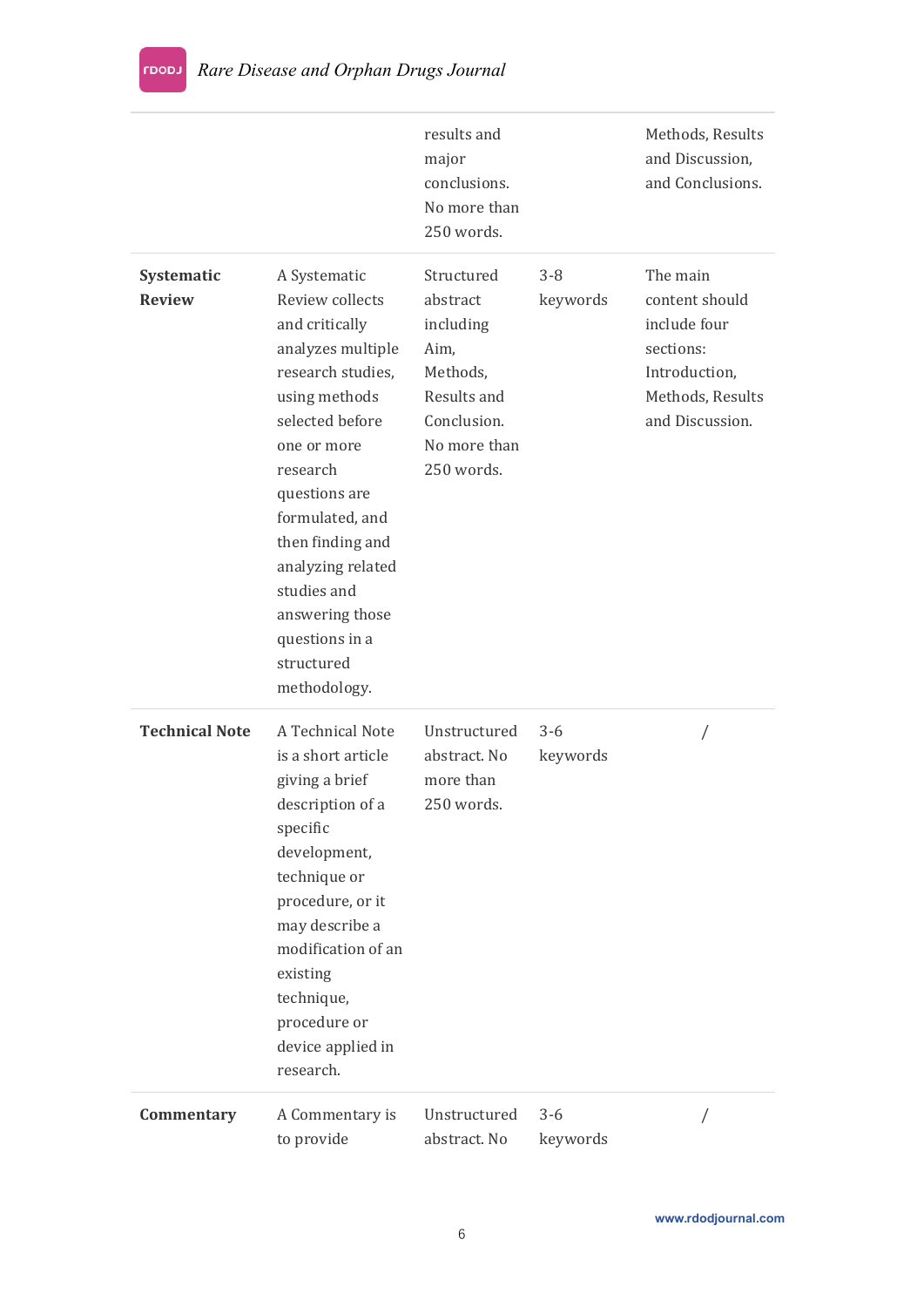|                         | comments on a<br>newly published<br>article or an<br>alternative<br>viewpoint on a<br>certain topic.                                                                                                                                           | more than<br>250 words.                                               |                                   |  |
|-------------------------|------------------------------------------------------------------------------------------------------------------------------------------------------------------------------------------------------------------------------------------------|-----------------------------------------------------------------------|-----------------------------------|--|
| <b>Editorial</b>        | An Editorial is a<br>short article<br>describing news<br>about the journal<br>or opinions of<br>senior editors or<br>the publisher.                                                                                                            | None<br>required.                                                     | None<br>required                  |  |
| <b>Letter to Editor</b> | A Letter to Editor<br>is usually an open<br>post-publication<br>review of a paper<br>from its readers,<br>often critical of<br>some aspect of a<br>published paper.<br>Controversial<br>papers often<br>attract numerous<br>Letters to Editor. | Unstructured<br>abstract<br>(optional).<br>No more than<br>250 words. | $3 - 6$<br>keywords<br>(optional) |  |
| Opinion                 | An Opinion<br>usually presents<br>personal<br>thoughts, beliefs,<br>or feelings on a<br>topic.                                                                                                                                                 | Unstructured<br>abstract<br>(optional).<br>No more than<br>250 words. | $3 - 6$<br>keywords               |  |
| Perspective             | A Perspective<br>provides personal<br>points of view on<br>the<br>state-of-the-art of<br>a specific area of<br>knowledge and its<br>future prospects.                                                                                          | Unstructured<br>abstract. No<br>more than<br>150 words.               | $3 - 6$<br>keywords               |  |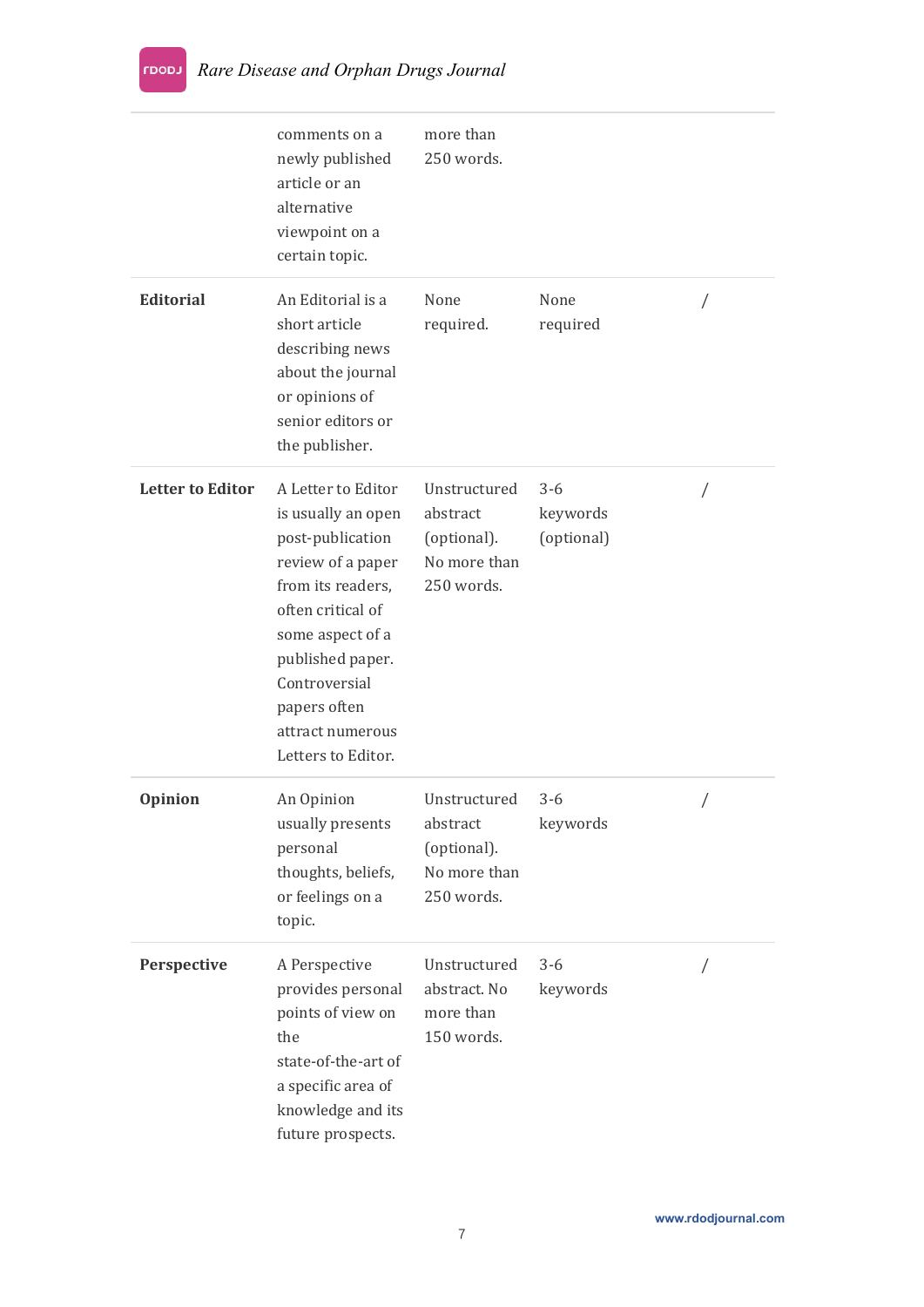Links to areas of intense current research focus can also be made. The emphasis should be on a personal assessment rather than a comprehensive, critical review. However, comments should be put into the context of existing literature. Perspectives are usually invited by the Editors.

#### <span id="page-7-0"></span>**2.3 Manuscript Structure**

#### <span id="page-7-1"></span>2.3.1 Front Matter

#### <span id="page-7-2"></span>2.3.1.1 Title

The title of the manuscript should be concise, specific and relevant, with no more than 16 words if possible. When gene or protein names are included, the abbreviated name rather than full name should be used.

#### <span id="page-7-3"></span>2.3.1.2 Authors and Affiliations

Authors' full names should belisted. The initials of middle names can be provided. Institutional addresses and email addresses for all authors should belisted. At least one author should be designated as corresponding author. In addition, corresponding authors are suggested to provide their Open Researcher and [Contributor](https://orcid.org/) ID upon submission. Please note that any change to authorship is not allowed after manuscript acceptance.

#### <span id="page-7-4"></span>2.3.1.3 Highlights

Highlights are mandatory because they can help increase the discoverability of your article through search engines. They consist of a short collection of bullet points that capture the novel results of your research as well as new methods that were used during the study (if any). They should be submitted in a separate editable file in the online submission system. Please use 'Highlights' in the file name and include 3 to 5 bullet points (maximum 85 characters per bullet point, including spaces).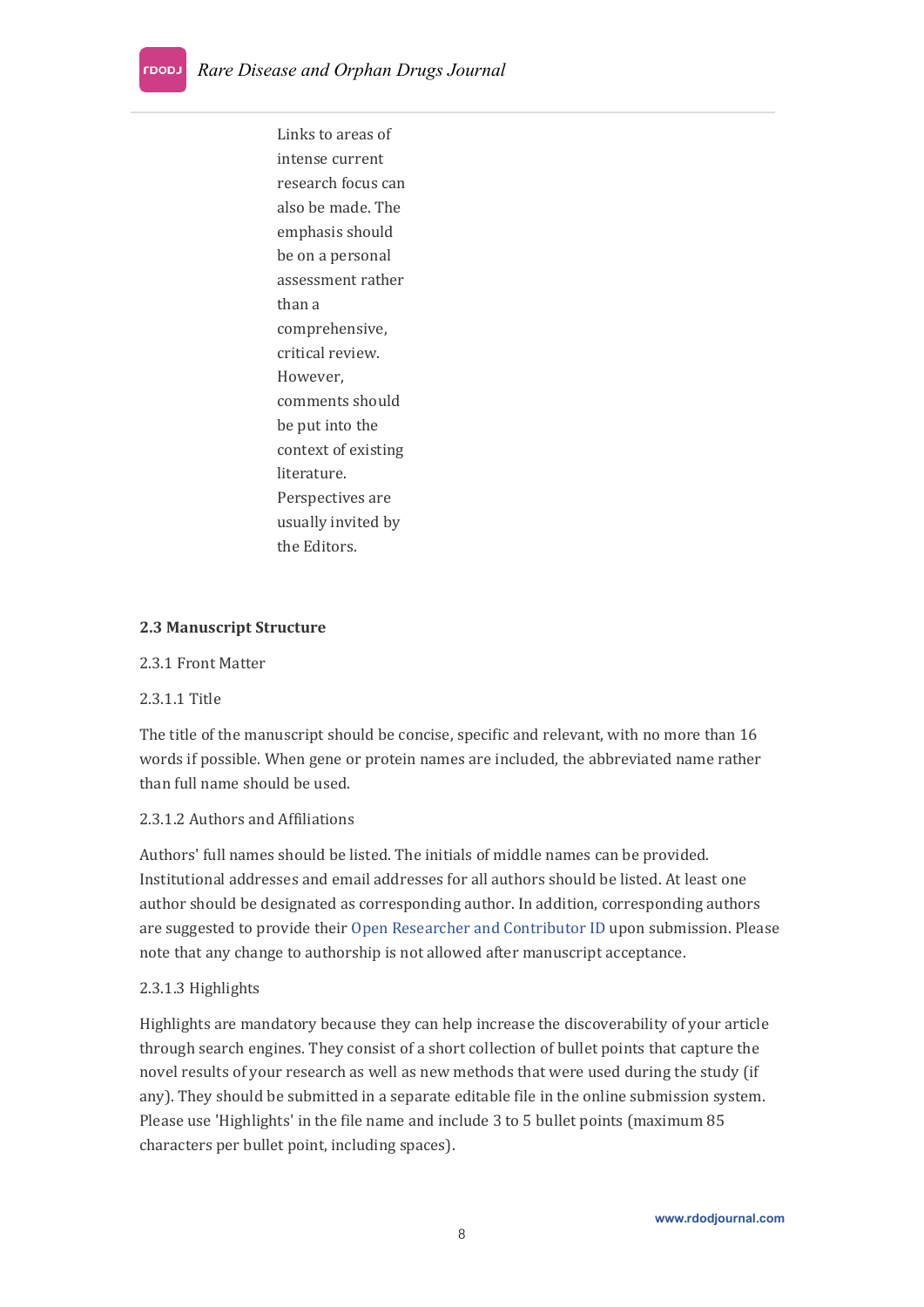

#### <span id="page-8-0"></span>2.3.1.4 Abstract

The abstract should be a single paragraph with word limitation and specific structure requirements (for more details please refer to Types of Manuscripts). It usually describes the main objective(s) of the study, explains how the study was done, including any model organisms used, without methodological detail, and summarizes the most important results and their significance. The abstract must be an objective representation of the study: it is not allowed to contain results which are not presented and substantiated in the manuscript, or exaggerate the main conclusions. Citations should not be included in the abstract.2.3.1.5 Graphical Abstract

<span id="page-8-1"></span>The graphical summary is optional. It should summarize the content of the article in a concise graphical form. It is recommended to use it because this can make online articles get more attention. The graphic abstract should be submitted as a separate document in the online submission system. Please provide image with a resolution greater than 300 dpi. Preferred file types: TIFF, PSD, AI, JPEG and EPS files.

#### <span id="page-8-2"></span>2.3.1.6 Keywords

Three to six keywords should be provided, which are specific to the article, yet reasonably common within the subject discipline.

#### <span id="page-8-3"></span>2.3.2 Main Text

Manuscripts of different types are structured with different sections of content. Please refer to Types of Manuscripts to make sure which sections should be included in the manuscripts.

#### <span id="page-8-4"></span>2.3.2.1 Introduction

The introduction should contain background that puts the manuscript into context, allow readers to understand why the study is important, include a brief review of key literature, and conclude with a brief statement of the overall aim of the work and a comment about whether that aim was achieved. Relevant controversies or disagreements in the field should be introduced as well.

#### <span id="page-8-5"></span>2.3.2.2 Methods

Methods should contain sufficient details to allow others to fully replicate the study. New methods and protocols should be described in detail while well-established methods can be briefly described or appropriately cited. Experimental participants selected, the drugs and chemicals used, the statistical methods taken, and the computer software used should be identified precisely. Statistical terms, abbreviations, and all symbols used should be defined clearly. Protocol documents for clinical trials, observational studies, and other non-laboratory investigations may be uploaded as supplementary materials.

#### <span id="page-8-6"></span>2.3.2.3 Results and Discussion

This section should contain the findings of the study and discuss the implications of the findings in context of existing research and highlight limitations of the study. Future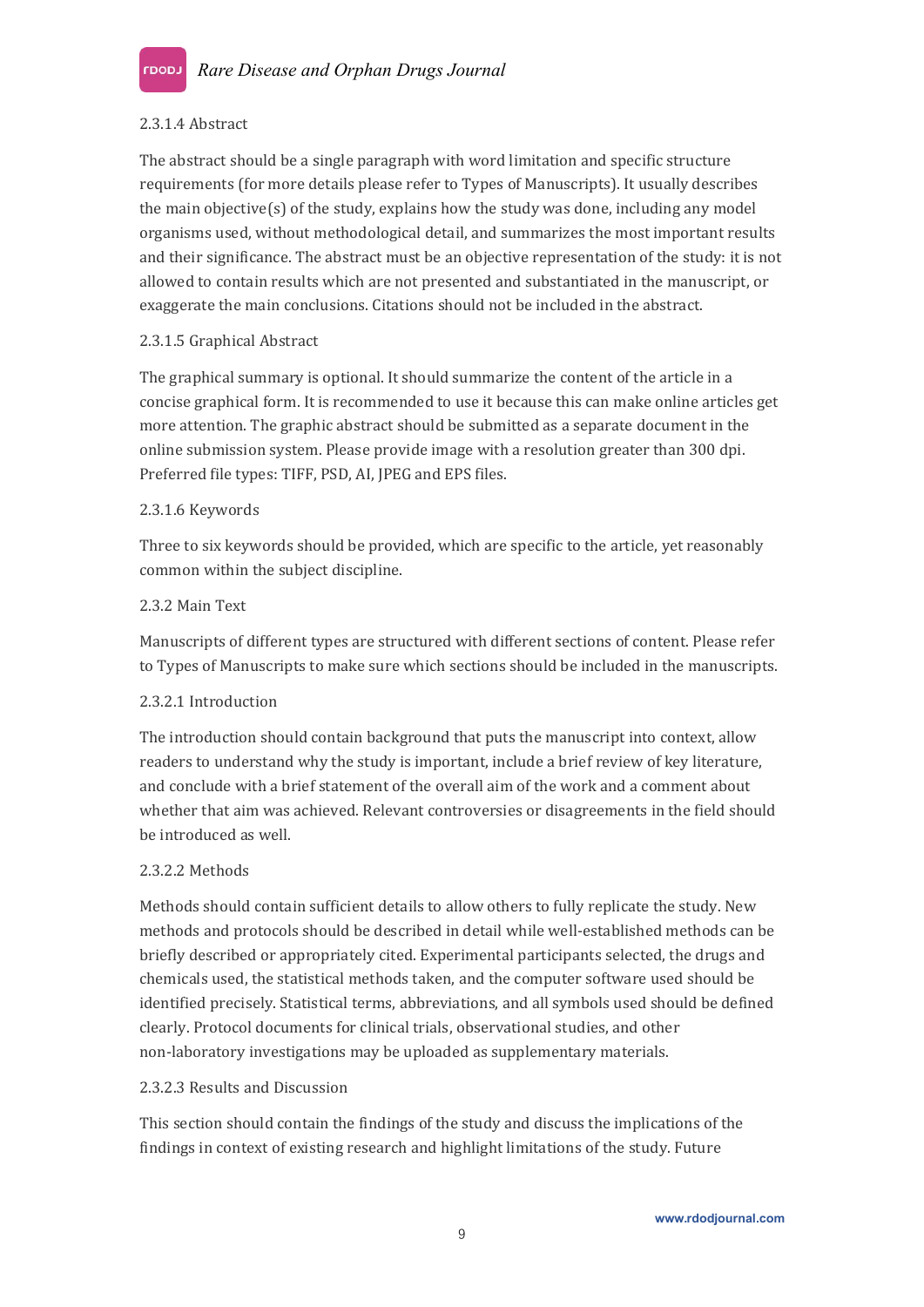#### *Rare Disease and Orphan Drugs Journal* LOODJ

research directions may also be mentioned. Results of statistical analysis should also be included either as text or as tables or figures if appropriate. Authors should emphasize and summarize only the most important observations. Data on all primary and secondary outcomes identified in the section Methods should also be provided. Extra or supplementary materials and technical details can be placed in supplementary documents.

#### <span id="page-9-0"></span>2.3.2.4 Conclusions

It should state clearly the main conclusions and include the explanation of their relevance or importance to the field.

#### <span id="page-9-1"></span>2.3.3 Back Matter

#### <span id="page-9-2"></span>2.3.3.1 Acknowledgments

Anyone who contributed towards the article but does not meet the [criteria](http://www.icmje.org/recommendations/browse/roles-and-responsibilities/defining-the-role-of-authors-and-contributors.html) for authorship, including those who provided professional writing services or materials, should be acknowledged. Authors should obtain permission to acknowledge from all those mentioned in the Acknowledgments section. This section is not added if the author does not have anyone to acknowledge.

#### <span id="page-9-3"></span>2.3.3.2 Authors' Contributions

Each author is expected to have made substantial contributions to the conception or design of the work, or the acquisition, analysis, or interpretation of data, or the creation of new software used in the work, or have drafted the work or substantively revised it.

Please use Surname and Initial of Forename to refer to an author's contribution. For example: made substantial contributions to conception and design of the study and performed data analysis and interpretation: Salas H, Castaneda WV; performed data acquisition, as well as provided administrative, technical, and material support: Castillo N, Young V.

If an article is single-authored, please include "The author contributed solely to the article." in this section.

#### <span id="page-9-4"></span>2.3.3.3 Availability of Data and Materials

In order to maintain the integrity, transparency and reproducibility of research records, authors should include this section in their manuscripts, detailing where the data supporting their findings can be found. Data can be deposited into data repositories or published as supplementary information in the journal. Authors who cannot share their data should state that the data will not be shared and explain it. If a manuscript does not involve such issue, please state "Not applicable." in this section.

#### <span id="page-9-5"></span>2.3.3.4 Financial Support and Sponsorship

All sources of funding for the study reported should bedeclared. The role of the funding body in the experiment design, collection, analysis and interpretation of data, and writing of the manuscript should be declared. Any relevant grant numbers and the link of funder's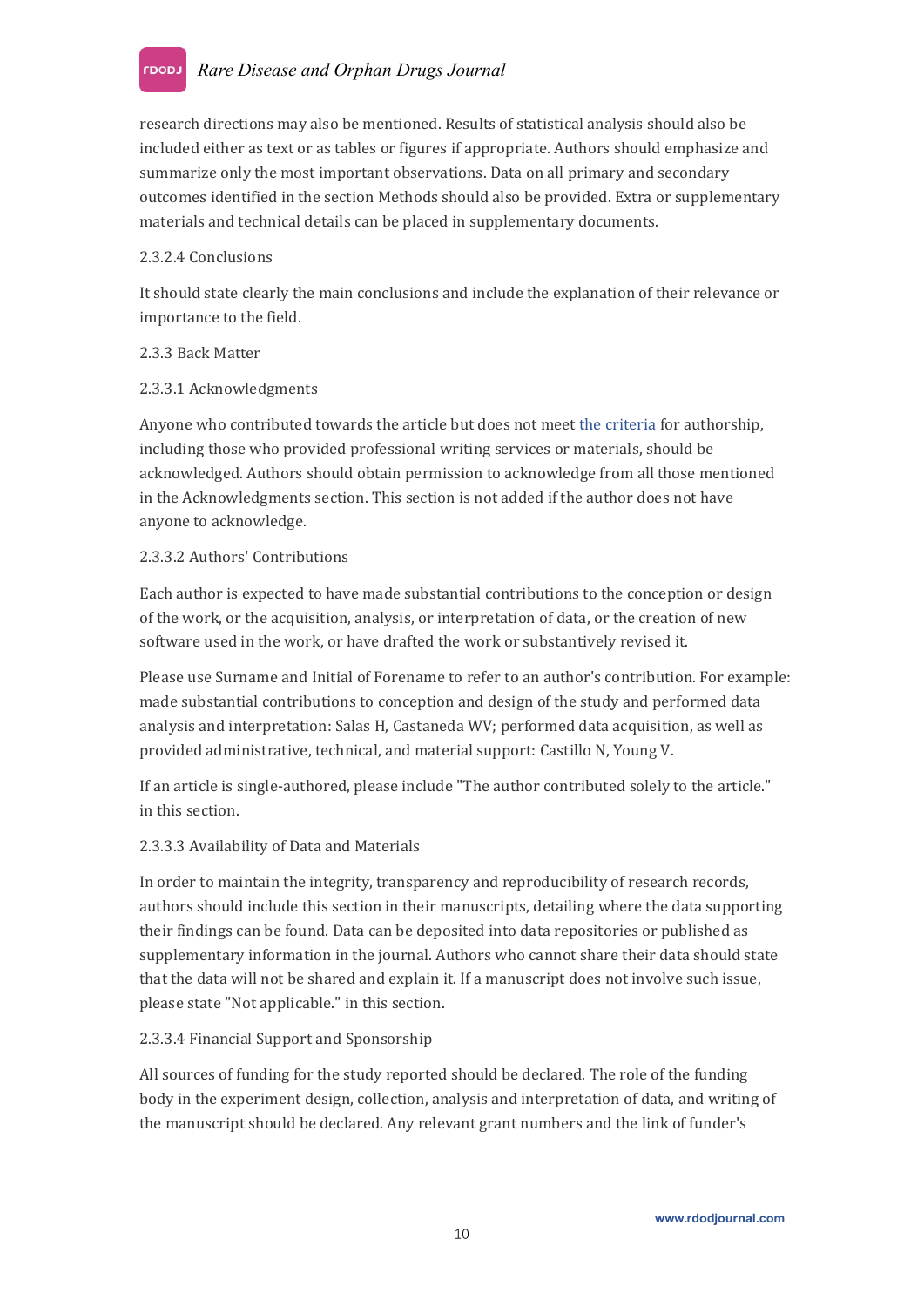#### *Rare Disease and Orphan Drugs Journal* LOODJ

website should be provided if any. If the study is not involved with this issue, state "None." in this section.

#### <span id="page-10-0"></span>2.3.3.5 Conflicts of Interest

Authors must declare any potential conflicts of interest that may be perceived as inappropriately influencing the representation or interpretation of reported research results. If there are no conflicts of interest, please state "Allauthors declared that there are no conflicts of interest." in this section. Some authors may be bound by confidentiality agreements. In such cases, in place of itemized disclosures, we will require authors to state "All authors declare that they are bound by confidentiality agreements that prevent them from disclosing their conflicts of interest in this work.". If authors are unsure whether conflicts of interest exist, please refer to the "Conflicts of Interest" of *RDODJ* [Editorial](https://rdodjournal.com/pages/view/author_instructions) Policies for a full explanation.

#### <span id="page-10-1"></span>2.3.3.6 Ethical Approval and Consent to Participate

Research involving human subjects, human material or human data must be performed in accordance with the [Declaration](https://www.wma.net/policies-post/wma-declaration-of-helsinki-ethical-principles-for-medical-research-involving-human-subjects/) of Helsinki and approved by an appropriate ethics committee. An informed consent to participate in the study should also be obtained from participants, or their parents or legal guardians for children under 16. A statement detailing the name of the ethics committee (including the reference number where appropriate) and the informed consent obtained must appear in the manuscripts reporting such research.

Studies involving animals and cell lines must include a statement on ethical approval. More information is available at [Editorial](https://rdodjournal.com/pages/view/editorial_policies) Policies.

If the manuscript does notinvolve such issue, please state "Not applicable." in this section.

#### <span id="page-10-2"></span>2.3.3.7 Consent for Publication

Manuscripts containing individual details, images or videos, must obtain consent for publication from that person, or in the case of children, their parents or legal guardians. If the person has died, consent for publication must be obtained from the next of kin of the participant. Manuscripts must include a statement that a written informed consent for publication was obtained.Authors do not have to submit such content accompanying the manuscript. However, these documents must be available if requested. If the manuscript does not involve this issue, state "Not applicable." in this section.

#### <span id="page-10-3"></span>2.3.3.8 Copyright

Authors retain copyright of their works through a Creative Commons [Attribution](http://creativecommons.org/licenses/by/4.0) 4.0 International License that clearly states how readers can copy, distribute, and use their attributed research, free of charge. A declaration "© The Author(s) 2021." will be added to each article. Authors are required to sign License to Publish before formal publication.

#### <span id="page-10-4"></span>2.3.3.9 References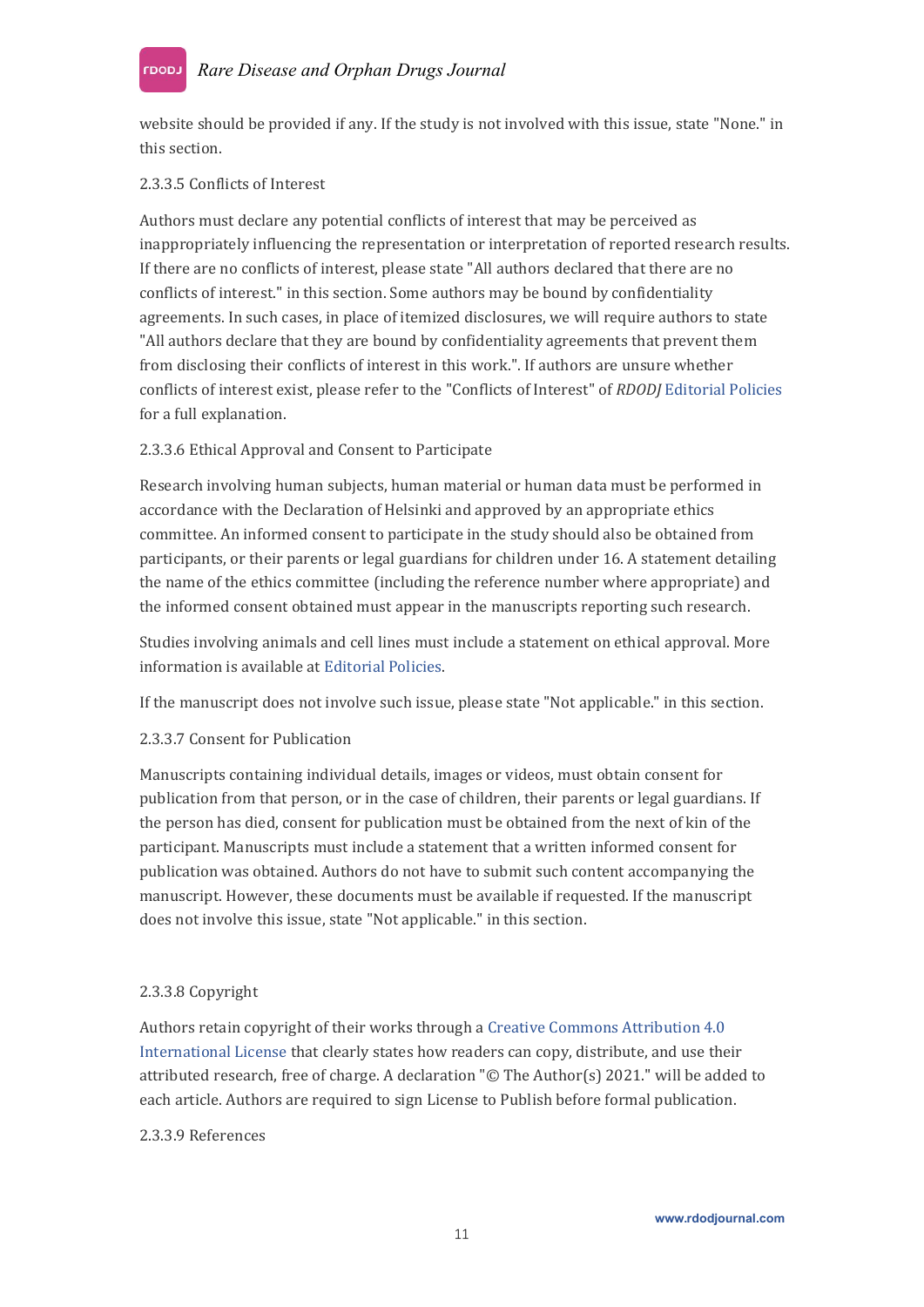References should be numbered in order of appearance at the end of manuscripts. In the text, reference numbers should be placed in square brackets and the corresponding references are cited thereafter. If the number of authors is more than six, only the first three authors' names are required to be listed in the references, other authors' names should be omitted and replaced with "et al.". Abbreviations of the journals should be provided on the basis of Index [Medicus.](http://www2.bg.am.poznan.pl/czasopisma/medicus.php?lang=eng) Information from manuscripts accepted but not published should becited in the text as "Unpublished material" with written permission from the source.

References should be described as follows, depending on the types of works:

| <b>Types</b>                                                        | <b>Examples</b>                                                                                                                                                                                                                           |
|---------------------------------------------------------------------|-------------------------------------------------------------------------------------------------------------------------------------------------------------------------------------------------------------------------------------------|
| Journal<br>articles by<br>individual<br>authors                     | Weaver DL, Ashikaga T, Krag DN, et al. Effect of occult metastases on<br>survival in node-negative breast cancer. N Engl J Med 2011;364:412-21.<br>[PMID: 21247310 DOI: 10.1056/NEJMoa1008108]                                            |
| Organization<br>as author                                           | Diabetes Prevention Program Research Group. Hypertension, insulin,<br>and proinsulin in participants with impaired glucose tolerance.<br>Hypertension 2002;40:679-86. [PMID: 12411462]                                                    |
| <b>Both</b><br>personal<br>authors and<br>organization<br>as author | Vallancien G, Emberton M, Harving N; Alf-One Study Group. Sexual<br>dysfunction in 1,274 European men suffering from lower urinary tract<br>symptoms. J Urol 2003;169:2257-61. [PMID: 12771764 DOI:<br>10.1097/01.ju.0000067940.76090.73] |
| Journal<br>articles not<br>in English                               | Zhang X, Xiong H, Ji TY, Zhang YH, Wang Y. Case report of<br>anti-N-methyl-D-aspartate receptor encephalitis in child. J Appl Clin<br>Pediatr 2012;27:1903-7. (in Chinese)                                                                |
| Journal<br>articles<br>ahead of<br>print                            | Odibo AO. Falling stillbirth and neonatal mortality rates in twin<br>gestation: not a reason for complacency. BJOG 2018; Epub ahead of print<br>[PMID: 30461178 DOI: 10.1111/1471-0528.15541]                                             |
| <b>Books</b>                                                        | Sherlock S, Dooley J. Diseases of the liver and billiary system. 9th ed.<br>Oxford: Blackwell Sci Pub; 1993. pp. 258-96.                                                                                                                  |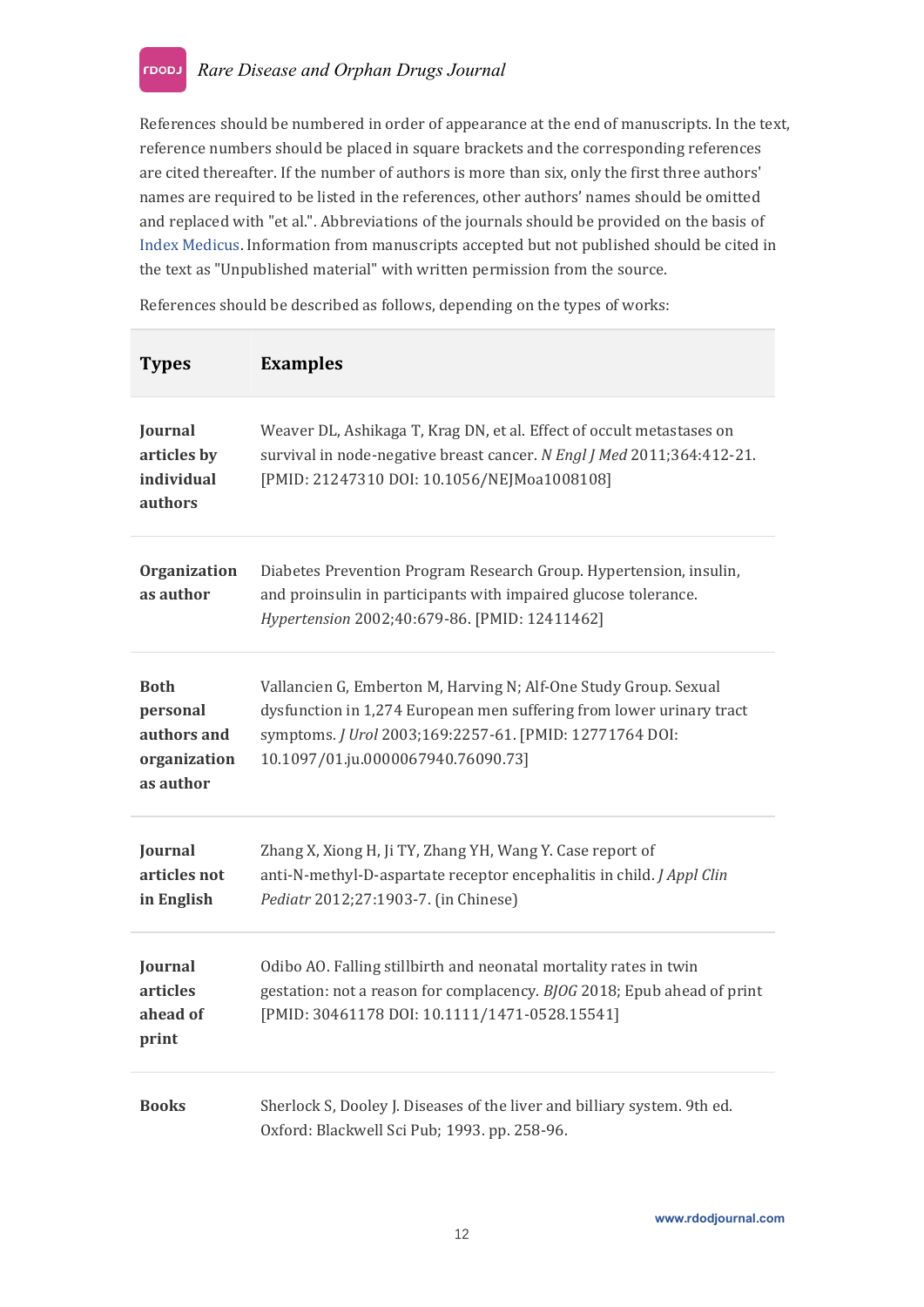| <b>Book</b><br>chapters        | Meltzer PS, Kallioniemi A, Trent JM. Chromosome alterations in human<br>solid tumors. In: Vogelstein B, Kinzler KW, editors. The genetic basis of<br>human cancer. New York: McGraw-Hill; 2002. pp. 93-113.                                                                                                                                                       |
|--------------------------------|-------------------------------------------------------------------------------------------------------------------------------------------------------------------------------------------------------------------------------------------------------------------------------------------------------------------------------------------------------------------|
| <b>Online</b><br>resource      | FDA News Release. FDA approval brings first gene therapy to the United<br>States. Available from:<br>https://www.fda.gov/NewsEvents/Newsroom/PressAnnouncements/u<br>cm574058.htm. [Last accessed on 30 Oct 2017]                                                                                                                                                 |
| Conference<br>proceedings      | Harnden P, Joffe JK, Jones WG, editors. Germ cell tumours V. Proceedings<br>of the 5th Germ Cell Tumour Conference; 2001 Sep 13-15; Leeds, UK.<br>New York: Springer; 2002.                                                                                                                                                                                       |
| Conference<br>paper            | Christensen S, Oppacher F. An analysis of Koza's computational effort<br>statistic for genetic programming. In: Foster JA, Lutton E, Miller J, Ryan<br>C, Tettamanzi AG, editors. Genetic programming. EuroGP 2002:<br>Proceedings of the 5th European Conference on Genetic Programming;<br>2002 Apr 3-5; Kinsdale, Ireland. Berlin: Springer; 2002. pp. 182-91. |
| <b>Unpublished</b><br>material | Tian D, Araki H, Stahl E, Bergelson J, Kreitman M. Signature of balancing<br>selection in Arabidopsis. Proc Natl Acad Sci U S A. Forthcoming 2002.                                                                                                                                                                                                                |

For other types of references, please refer to U.S. National Library of [Medicine.](https://www.nlm.nih.gov/bsd/uniform_requirements.html)

The journal also recommends that authors prepare references with a bibliography software package, such as EndNote to avoid typing mistakes and duplicated references.

#### <span id="page-12-0"></span>2.3.3.10 Supplementary Materials

Additional data and information can be uploaded as Supplementary Materials to accompany the manuscripts. The supplementary materials will also be available to the referees as part of the peer-review process. Any file format is acceptable, such as data sheet (word, excel, csv, cdx, fasta, pdf or zip files), presentation (powerpoint, pdf or zip files), image (cdx, eps, jpeg, pdf, png or tiff), table (word, excel, csv or pdf), audio (mp3, wav or wma) or video (avi, divx, flv, mov, mp4, mpeg, mpg or wmv). All information should be clearly presented. Supplementary materials should be cited in the main text in numeric order (e.g., Supplementary Figure 1, Supplementary Figure 2, Supplementary Table 1, Supplementary Table 2, *etc*.). The style of supplementary figures or tables complies with the same requirements on figures or tables in main text. Videos and audios should be prepared in English, and limited to a size of 500 MB.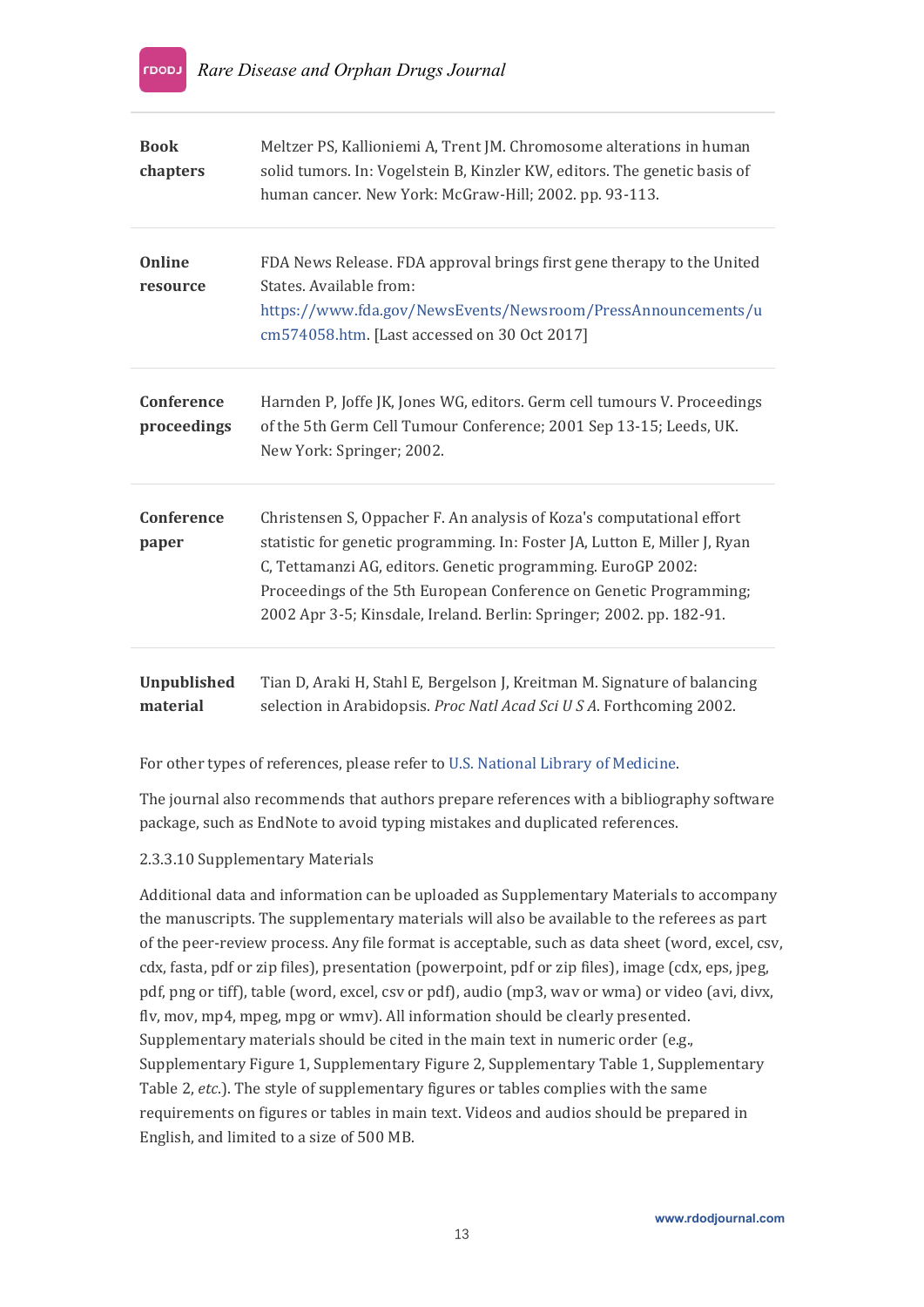#### <span id="page-13-0"></span>**2.4 Manuscript Format**

#### <span id="page-13-1"></span>2.4.1 File Format

Manuscript files can be in DOC and DOCX formats and should not be locked or protected.

#### <span id="page-13-2"></span>2.4.2 Length

There are no restrictions on paperlength, number of figures, or number of supporting documents. Authors are encouraged to present and discuss their findings concisely.

#### <span id="page-13-3"></span>2.4.3 Language

Manuscripts must be written in English.

#### <span id="page-13-4"></span>2.4.4 Multimedia Files

The journal supports manuscripts with multimedia files. The requirements are listed as follows:

- Video or audio files are only acceptable in English. The presentation and introduction should be easy to understand. The frames should be clear, and the speech speed should be moderate.
- A brief overview of the video or audio files should begiven in the manuscript text.
- The video or audio files should be limited to a size of up to 500 MB.
- Please use professional software to produce high-quality video files, to facilitate acceptance and publication along with the submitted article. Upload the videos in mp4, wmv, or rm format (preferably mp4) and audio files in mp3 or wav format.

#### <span id="page-13-5"></span>2.4.5 Figures

- Figures should be cited in numeric order (e.g., Figure 1, Figure 2) and placed after the paragraph where it is first cited;
- Figures can be submitted in format of TIFF,PSD, AI, EPS or JPEG, with resolution of 300-600 dpi;
- Figure caption is placed under the Figure;
- Diagrams with describing words (including, flow chart, coordinate diagram, bar chart, line chart, and scatter diagram, etc.) should be editable in word, excel or powerpoint format. Non-English information should be avoided;
- Labels, numbers, letters, arrows, and symbols in figure should beclear, of uniform size, and contrast with the background;
- Symbols, arrows, numbers, or letters used to identify parts of the illustrations must be identified and explained in the legend;
- Internal scale (magnification) should be explained and the staining method in photomicrographs should be identified;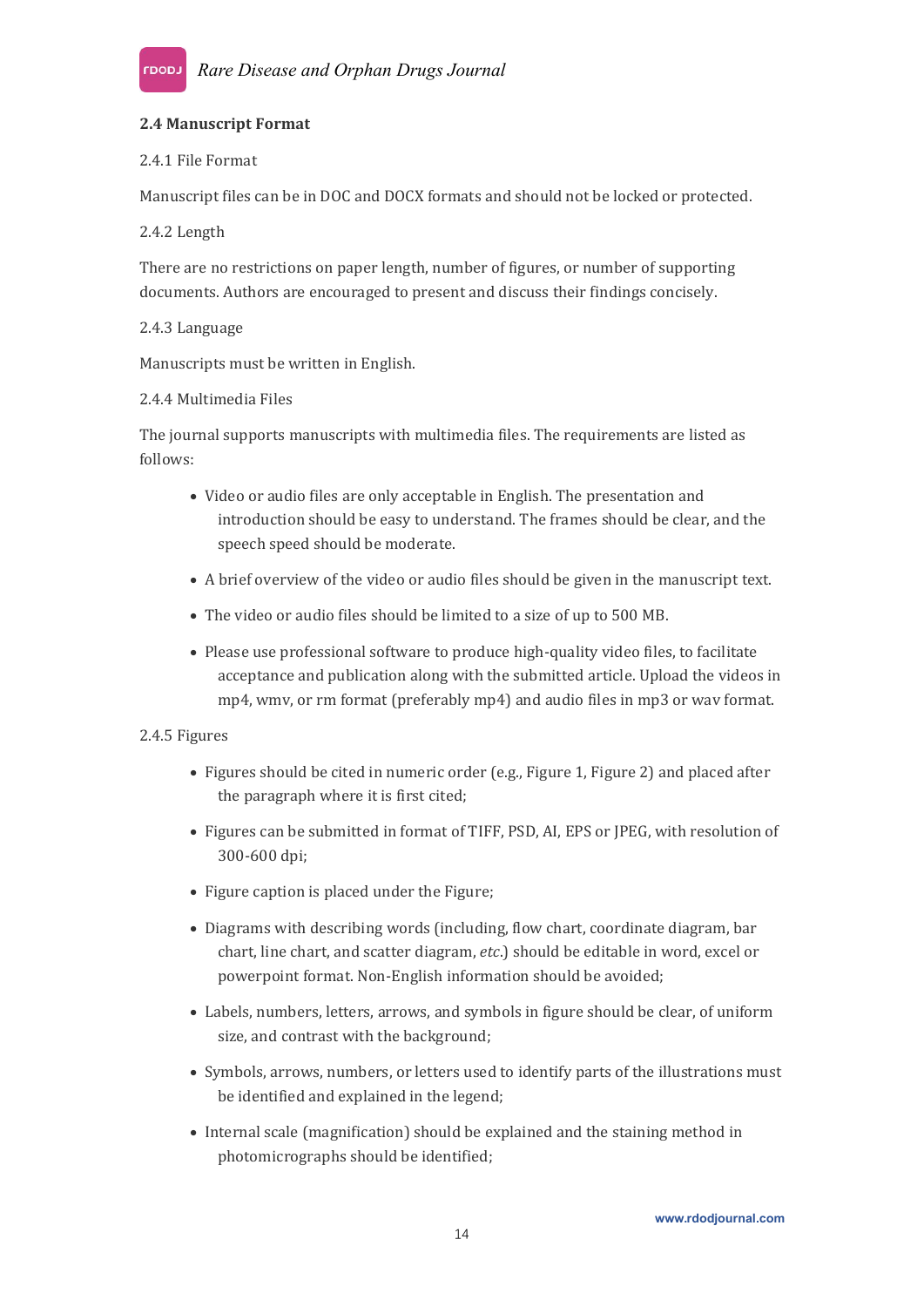## *Rare Disease and Orphan Drugs Journal*

- All non-standard abbreviations should be explained in the legend;
- Permission for use of copyrighted materials from other sources, including re-published, adapted, modified, or partial figures and images from the internet, must be obtained. It is authors' responsibility to acquire the licenses, to follow any citation instruction requested by third-party rights holders, and cover any supplementary charges.

#### <span id="page-14-0"></span>2.4.6 Tables

- Tables should be cited in numeric order and placed after the paragraph where it is first cited;
- The table caption should be placed above the table and labeled sequentially (e.g., Table 1, Table 2);
- Tables should be provided in editable form like DOC or DOCX format (picture is not allowed);
- Abbreviations and symbols used in table should be explained in footnote;
- Explanatory matter should also be placed in footnotes;
- Permission for use of copyrighted materials from other sources, including re-published, adapted, modified, or partial tables from the internet, must be obtained. It is authors' responsibility to acquire the licenses, to follow any citation instruction requested by third-party rights holders, and cover any supplementary charges.

#### <span id="page-14-1"></span>2.4.7 Abbreviations

Abbreviations should be defined upon first appearance in the abstract, main text, and in figure or table captions and used consistently thereafter. Non-standard abbreviations are not allowed unless they appear at least three times in the text. Commonly-used abbreviations, such as DNA, RNA, ATP, *etc*., can be used directly without definition. Abbreviations in titles and keywords should be avoided, except for the ones which are widely used.

#### <span id="page-14-2"></span>2.4.8 Italics

General italic words like *vs*., *et al*., *etc*., *in vivo*, *in vitro*; *t* test, *F* test, *U* test;related coefficient as *r*, sample number as *n*, and probability as *P*; names of genes; names of bacteria and biology species in Latin.

#### <span id="page-14-3"></span>2.4.9 Units

SI [Units](https://www.nist.gov/pml/weights-and-measures/si-units) should be used. Imperial, US customary and other units should be converted to SI units whenever possible. There is a space between the number and the unit (i.e., 23 mL). Hour, minute, second should be written as h, min, s.

#### <span id="page-14-4"></span>2.4.10 Numbers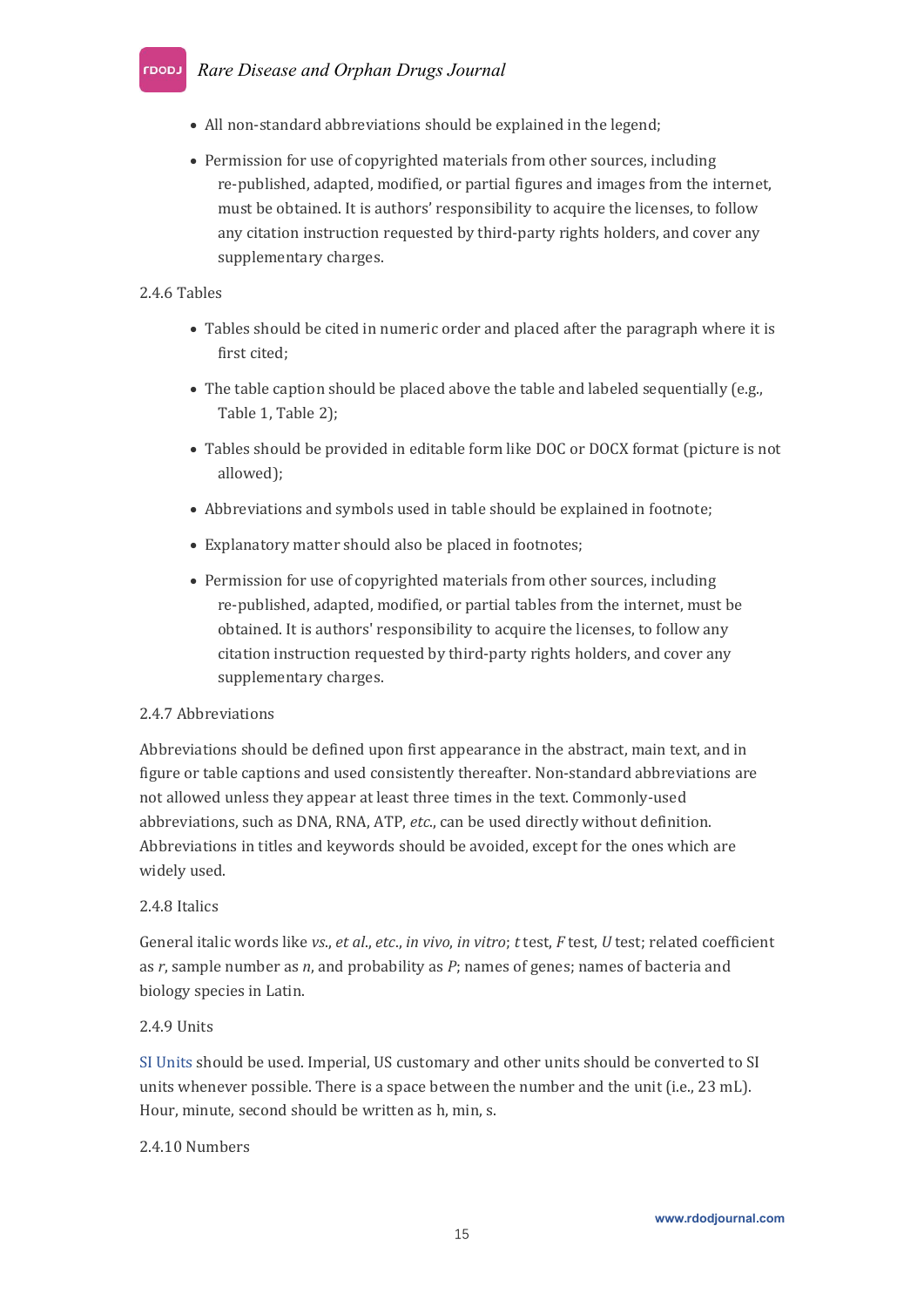Numbers appearing at the beginning of sentences should be expressed in English. When there are two or more numbers in a paragraph, they should be expressed as Arabic numerals; when there is only one number in a paragraph, number < 10 should be expressed in English and number > 10 should be expressed as Arabic numerals. 12345678 should be written as 12,345,678.

#### <span id="page-15-0"></span>2.4.11 Equations

Equations should beeditable and not appear in a picture format. Authors are advised to use either the Microsoft Equation Editor or the MathType for display and inline equations.

#### <span id="page-15-1"></span>**2.5 Submission Link**

Submit an article via <https://oaemesas.com/login?JournalId=rdodj>.

## <span id="page-15-2"></span>**3. Research and Publication Ethics**

#### <span id="page-15-3"></span>**3.1 Research Involving Human Subjects**

All studies involving human subjects must be in accordance with the Helsinki [Declaration](https://www.wma.net/policies-post/wma-declaration-of-helsinki-ethical-principles-for-medical-research-involving-human-subjects/) and seek approval to conduct the study from an independent local, regional, or national review body (e.g., ethics committee, institutional review board, *etc*.). Such approval, including the names of the ethics committee, institutional review board, *etc*., must be listed in a declaration statement of Ethical Approval and Consent to Participate in the manuscript.<br>If the study is judged exempt from ethics approval, related information (e.g., name of the ethics committee granting the exemption and the reason for the exemption) must be listed. Further documentation on ethics should also be prepared, as Editors may request more detailed information. Manuscripts with suspected ethical problems will be investigated according to COPE [Guidelines](https://publicationethics.org/guidance/Guidelines).

#### <span id="page-15-4"></span>3.1.1 Consent to Participate

For all studies involving human subjects, informed consent to participate in the studies must be obtained from participants, or their parents or legal guardians for children under 16. Statements regarding consent to participate should be included in a declaration statement of Ethical Approval and Consent to Participate in the manuscript.If informed consent is not required, the name of the ethics committee granting the exemption and the reason for the exemption must be listed. If any ethical violation is found at any stage of publication, the issue will be investigated seriously based on COPE [Guidelines.](https://publicationethics.org/guidance/Guidelines)

#### <span id="page-15-5"></span>3.1.2 Consent for Publication

All articles published by OAE arefreely available on the Internet. All manuscripts that include individual participants' data in any form (i.e., details, images, videos,*etc*.) will not be published without Consent for Publication obtained from that person(s), or for children, their parents or legal guardians. If the person has died, Consent for Publication must be obtained from the next of kin. Authors must add a declaration statement of Consent for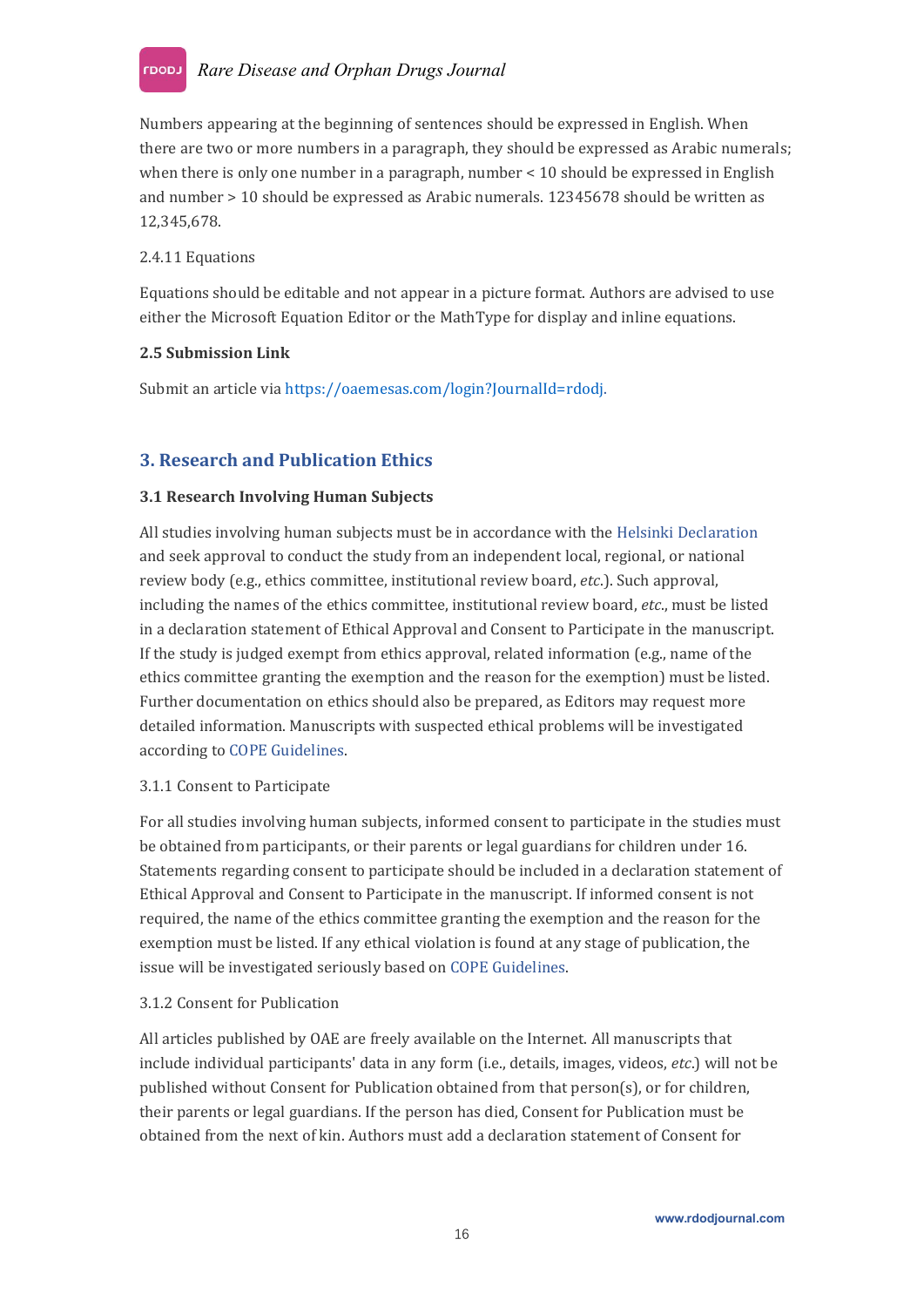#### *Rare Disease and Orphan Drugs Journal* LOODJ

Publication in the manuscript, specifying written informed consent for publication has been obtained.

#### <span id="page-16-0"></span>3.1.3 Trial Registration

*RDODJ* requires all authors to register all relevant clinical trials that are reported in manuscripts submitted. *RDODJ* follows the World Health [Organization](https://www.who.int/ictrp/en/) (WHO)'s definition of clinical trials: "A clinical trial is any research study that prospectively assigns human participants or groups of humans to one or more health-related interventions to evaluate the effects on health outcomes. Interventions include but are not restricted to drugs, cells, other biological products, surgical procedures, radiologic procedures, devices, behavioral treatments, process-of-care changes, preventive care, *etc*.".

In line with International Committee of Medical Journal Editors (ICMJE) recommendation, *RDODJ* requires the registration of clinical trials in a public trial registry at or before the time of first patient enrollment. *RDODJ* accepts publicly accessible registration in any registry that is a primary register of the WHO [International](https://www.who.int/ictrp/network/primary/en/) Clinical Trials Registry Platform or in [ClinicalTrials.gov](https://clinicaltrials.gov/). The trial registration number should belisted at the end of the Abstract section.

Secondary data analyses of primary (parent) clinical trials should not be registered as a new clinical trial, but rather reference the trial registration number of the primary trial.

Editors of *RDODJ* will consider carefully whether studies failed to register or had an incomplete trial registration. Because of the importance of prospective trial registration, if there is an exception to this policy, trials must be registered and the authors should indicate in the publication when registration was completed and why it was delayed. Editors will publish a statement indicating why an exception was allowed. Please note such exceptions should berare, and authors failing to prospectively register a trial risk its inadmissibility to *RDODJ*.

Authors who are not sure whether they need trial registration may refer to [ICMJE](http://www.icmje.org/about-icmje/faqs/clinical-trials-registration/) FAQs for further information.

#### <span id="page-16-1"></span>**3.2 Research Involving Animals**

Experimental research on animals should be approved by an appropriate ethics committee and must comply with institutional, national, or international guidelines. *RDODJ* encourages authors to comply with the AALAS [Guidelines](https://www.aalas.org/iacuc/laws-policies-guidelines), the ARRIVE [Guidelines,](https://www.nc3rs.org.uk/arrive-guidelines) and/or the [ICLAS](http://iclas.org/committees/ethics-and-animal-welfare-committee) Guidelines, and obtain prior approval from the relevant ethics committee. Manuscripts must include a statement indicating that the study has been approved by the relevant ethical committee and the whole research process complies with ethical guidelines. If a study is granted an exemption from requiring ethics approval, the name of the ethics committee granting the exemption and the reason(s) for the exemption should be detailed. Editors will take account of animal welfare issues and reserve the right to reject a manuscript, especially if the research involves protocols that are inconsistent with commonly accepted norms of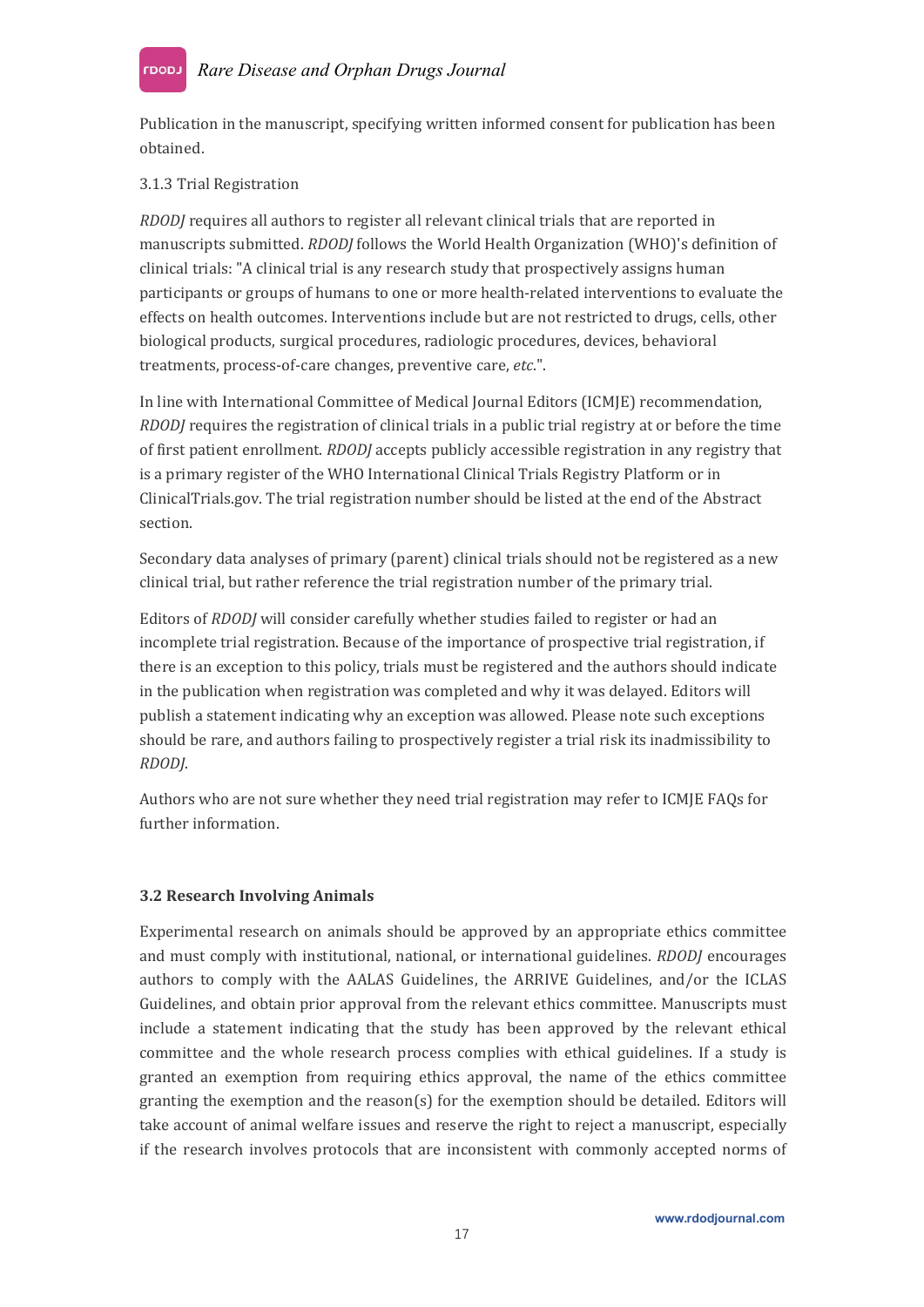

animal research.

#### <span id="page-17-0"></span>**3.3 Research Involving Cell Lines**

Authors must describe what cell lines are used and their origin so that the research can be reproduced. For established cell lines, the provenance should be stated and references must also be given to either a published paper or to acommercial source. For de novo cell lines derived from human tissue, appropriate approval from an institutional review board or equivalent ethical committee, and consent from the donor or next of kin, should be obtained. Such statements should belisted on the Declaration section of Ethical Approval and Consent to Participate in the manuscript.<br>Further information is available from the International Cell Line [Authentication](https://standards.atcc.org/kwspub/home/the_international_cell_line_authentication_committee-iclac_/) Committee

(ICLAC). *RDODJ* recommends that authors check the [NCBI](https://www.ncbi.nlm.nih.gov/) database for misidentification and contamination of human cell lines.

#### <span id="page-17-1"></span>**3.4 Research Involving Plants**

Experimental research on plants (either cultivated or wild), including collection of plant material, must comply with institutional, national, or international guidelines. Field studies should be conducted in accordance with local legislation, and the manuscript should include a statement specifying the appropriate permissions and/or licenses. *RDODJ* recommends that authors comply with the IUCN Policy [Statement](https://portals.iucn.org/library/efiles/documents/PP-003-En.pdf) on Research Involving Species at Risk of Extinction and the Convention on the Trade in [Endangered](https://cites.org/) Species of Wild Fauna and Flora. For each submitted manuscript, supporting genetic information and origin must be provided for plants that were utilized. For research manuscripts involving rare and non-model plants (other than, e.g., Arabidopsis thaliana, Nicotiana benthamiana, Oriza sativa, or many other typical model plants), voucher specimens must be deposited in a public herbarium or other public collections providing access to deposited materials.

#### <span id="page-17-2"></span>**3.5 Publication Ethics Statement**

OAE is amember of the Committee on Publication Ethics (COPE). We fully adhere to its Code of Conduct and to its Best Practice Guidelines.

The Editors of this journal enforce a rigorous peer-review process together with strict ethical policies and standards to guarantee to add high-quality scientific works to the field of scholarly publication. Unfortunately, cases of plagiarism, data falsification, image manipulation, inappropriate authorship credit, and the like, do arise. The editors of *RDODJ* take such publishing ethics issues very seriously and are trained to proceed in such cases with zero tolerance policy.

Authors wishing to publish their papers in *RDODJ* must abide to the following:

 The author(s) must disclose any possibility of a conflict of interest in the paper prior to submission.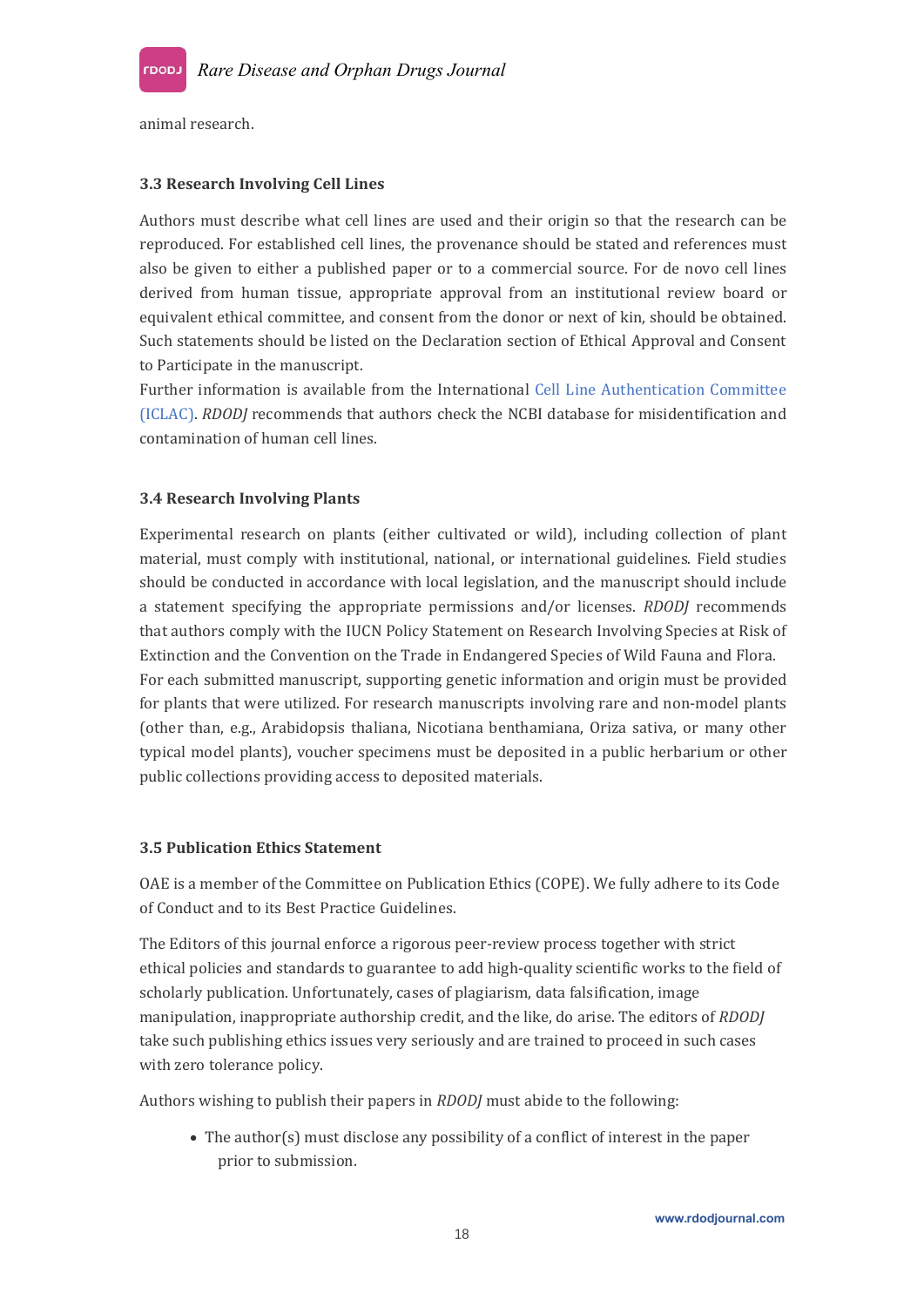#### *Rare Disease and Orphan Drugs Journal* Laoau

- The authors should declare that there is no academic misconduct in their manuscript in the cover letter.
- Authors should accurately present their research findings and include an objective discussion of the significance of their findings.
- Data and methods used in the research need to be presented in sufficient detail in the manuscript so that other researchers can replicate the work.
- Authors should provide raw data if referees and the Editors of the journal request.
- Simultaneous submission of manuscripts to more than one journal is not tolerated.
- Republishing content that is not novel is not tolerated (for example, an English translation of a paper that is already published in another language will not be accepted).
- The manuscript should not contain any information that has already been published. If you include already published figures or images, please get the necessary permission from the copyright holder to publish under the CC-BY license.
- Plagiarism, data fabrication and image manipulation are not tolerated.
- Plagiarism is not acceptable in *RDODJ*.

Plagiarism involves the inclusion of large sections of unaltered or minimally altered text from an existing source without appropriate and unambiguous attribution, and/or an attempt to misattribute original authorship regarding ideas or results, and copying text, images, or data from another source, even from your own publications, without giving credit to the source.

As to reusing the text that is copied from another source, it must be between quotation marks and the source must be cited. If a study's design or the manuscript's structure or language has been inspired by previous studies, these studies must be cited explicitly.

If plagiarism is detected during the peer-review process, the manuscript may be rejected. If plagiarism is detected after publication, we may publish a Correction or retract the paper.

Falsification is manipulating research materials, equipment, or processes, or changing or omitting data or results so that the findings are not accurately represented in the research record.

Image files must not be manipulated or adjusted in any way that could lead to misinterpretation of the information provided by the original image.

Irregular manipulation includes: introduction, enhancement, moving, or removing features from the original image; grouping of images that should be presented separately, or modifying the contrast, brightness, or color balance to obscure, eliminate, or enhance some information.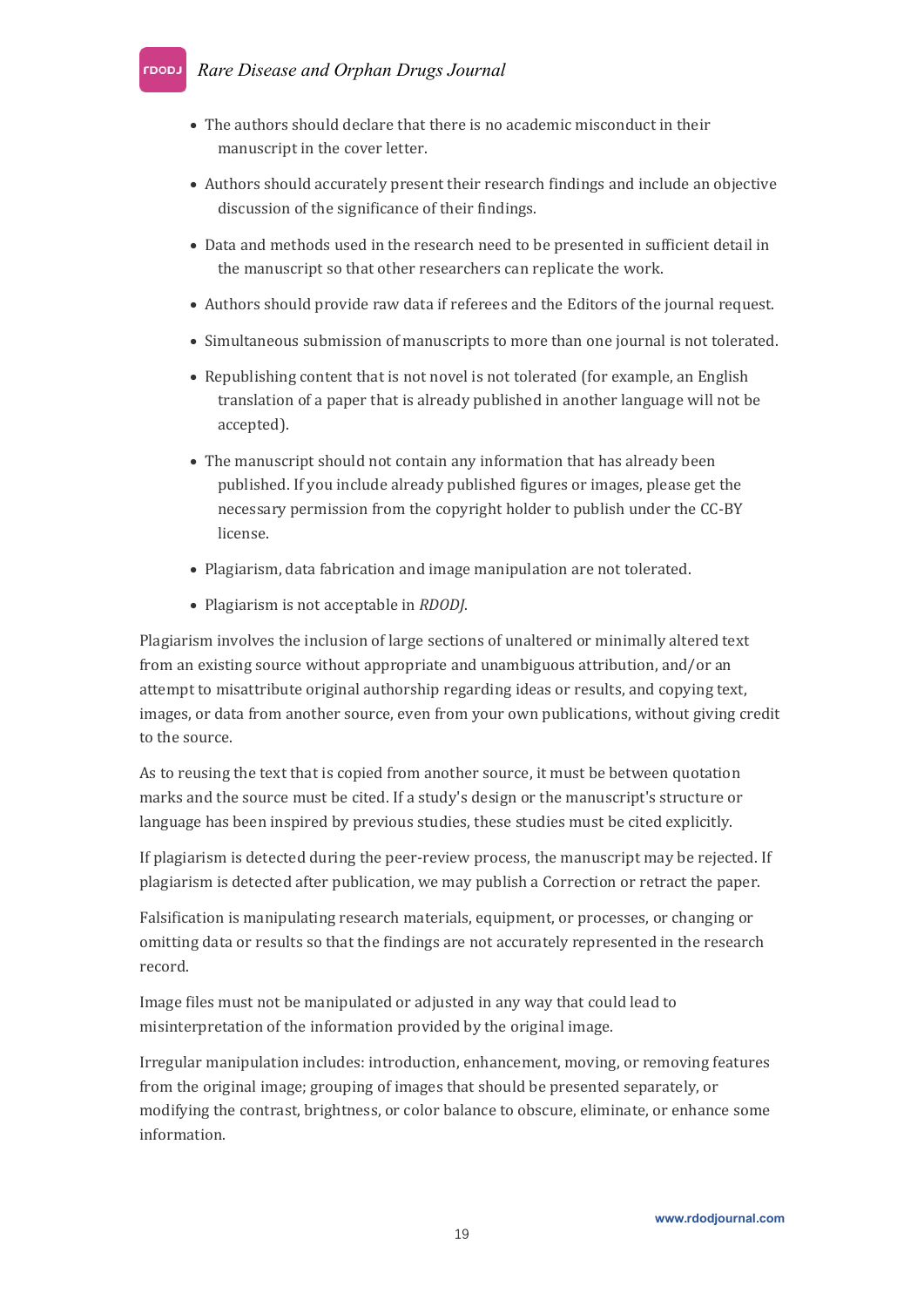If irregular image manipulation is identified and confirmed during the peer-review process, we may reject the manuscript.If irregular image manipulation is identified and confirmed after publication, we may publish a Correction or retract the paper.

*RDODJ* reserves the right to contact the authors' institution(s) to investigate possible publication misconduct if the Editors find conclusive evidence of misconduct before or after publication. OAE has a partnership with [iThenticate](http://www.ithenticate.com/), which is the most trusted similarity checker. It is used to analyze received manuscripts to avoid plagiarism to the greatest extent possible. When plagiarism becomes evident after publication, we will retract the original publication or require modifications, depending on the degree of plagiarism, context within the published article, and its impact on the overall integrity of the published study. Journal Editors will act under the relevant COPE [guidelines.](https://publicationethics.org/guidance/Guidelines)

## <span id="page-19-0"></span>**4. Authorship**

Authorship credit of *RDODJ* should besolely based on substantial contributions to a published study, as specified in the following four criteria:

1. Substantial contributions to the conception or design of the work, or the acquisition, analysis, or interpretation of data for the work;

2. Drafting the work or revising it critically for important intellectual content;

3. Final approval of the version to be published;

4. Agreement to be accountable for all aspects of the work in ensuring that questions related to the accuracy or integrity of any part of the work are appropriately investigated and resolved.

All those who meet these criteria should be identified as authors. Authors must specify their contributions in the section Authors' Contributions of their manuscripts. Contributors who do not meet all the four criteria (like only involved in acquisition of funding, general supervision of a research group, general administrative support, writing assistance, technical editing, language editing, proofreading, *etc*.) should beacknowledged in the section of Acknowledgement in the manuscript rather than being listed as authors.

If a large multiple-author group has conducted the work, the group ideally should decide who will be authors before the work starts and confirm authors before submission. All authors of the group named as authors must meet all the four criteria for authorship.

## <span id="page-19-1"></span>**5. Reviewers Exclusions**

You are welcome to exclude a limited number of researchers as potential Editors or reviewers of your manuscript. To ensure a fair and rigorous peer review process, we ask that you keep your exclusions to a maximum of three people. If you wish to exclude additional referees, please explain or justify your concerns—this information will be helpful for Editors when deciding whether to honor your request.

## <span id="page-19-2"></span>**6. Editors and Journal Staff as Authors**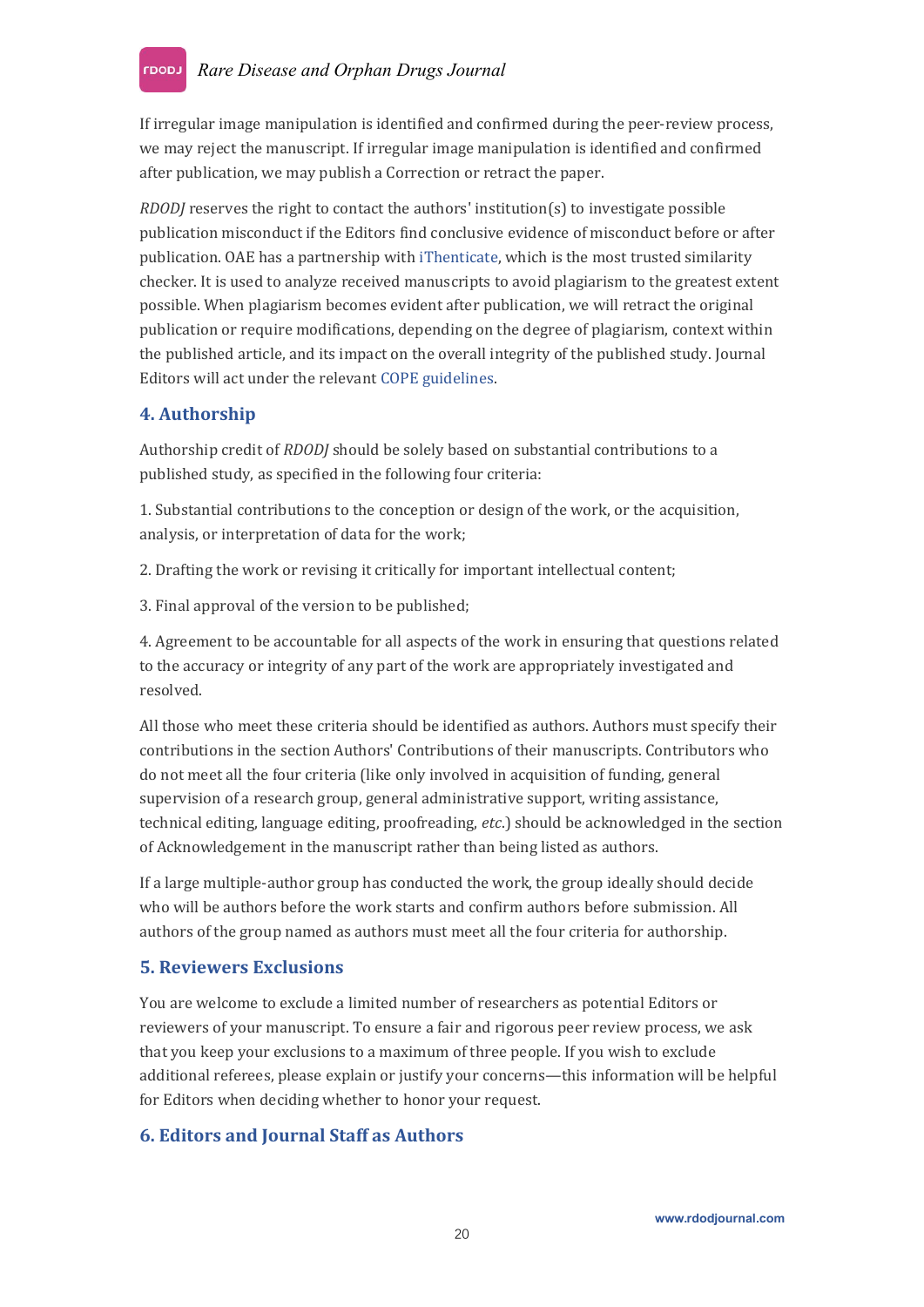Editorial independence is extremely important and *RDODJ* does not interfere with editorial decisions. Editorial staff or Editors shall not be involved in the processing their own academic work. Submissions authored by editorial staff/Editors will be assigned to at least two independently outside reviewers. Decisions will be made by the Editor-in-Chief or an Associate Editor in case of a conflict of interest. Journal staffs are not involved in the processing of their own work submitted to any OAE journals.

## <span id="page-20-0"></span>**7. Conflict of Interests**

*RDODJ* require authors to declare any possible financial and/or non-financial conflicts of interest at the end of their manuscript and in the cover letter, as well as confirm this point when submitting their manuscript in the submission system. If no conflicts of interest exist, authors need to state "The authors declare no conflicts of interest". We also recognize that some authors may be bound by confidentiality agreements, in which cases authors need to sate "The authors declare that they are bound by confidentiality agreements that prevent them from disclosing their competing interests in this work".

## <span id="page-20-1"></span>**8. Editorial Process**

#### <span id="page-20-2"></span>**8.1. Initial check**

#### <span id="page-20-3"></span>8.1.1 Initial manuscript check

New submissions are initially checked by the Managing Editor from the perspectives of originality, suitability, structure and formatting, conflicts of interest, background of authors, etc. Poorly prepared manuscripts may be rejected at this stage. If your manuscript does not meet one or more of these requirements, we will return it for further revisions.

#### <span id="page-20-4"></span>8.1.2 Publishing ethics

All manuscripts submitted to *RDODJ* are screened using CrossCheck powered by [iThenticate](https://www.ithenticate.com/) to identify any plagiarized content. Your study must also meet allethical requirements as outlined in our [Editorial](https://jmijournal.com/pages/view/editorial_policies) Policies. If the manuscript does not pass any of these checks, we may return it to you for further revisions or decline to consider your study for publication.

#### <span id="page-20-5"></span>**8.2 Editorial assessment**

Once your manuscript has passed the initial check, it will be assigned to the Assistant Editor, and then the Editor-in-Chief in the case of a conflict of interest, will be notified of the submission and invited to review. Regarding Special Issue paper, after passing the initial check, the manuscript will be successively assigned to the Assistant Editor, Guest Editor, and then to the Editor-in-Chief in the case of conflict of interest for the Editor-in-Chief to review. The Editor-in-Chief may reject manuscripts that they deem highly unlikely to pass peer review without further consultation. Once your manuscript has passed the Editorial assessment, the Assistant Editor will start to organize peer-review.